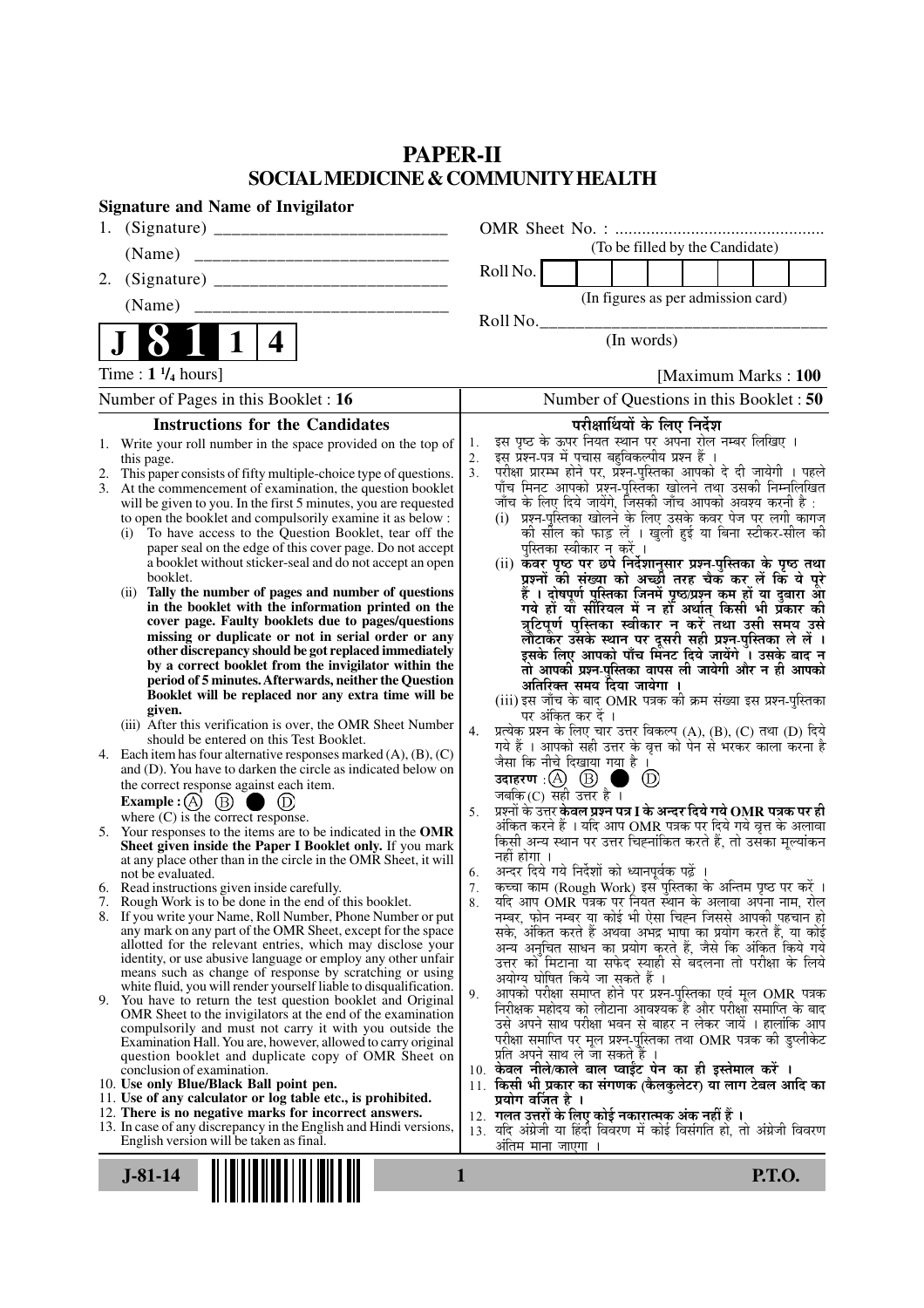### **SOCIAL MEDICINE & COMMUNITY HEALTH**

### **Paper – II**

- **Note :** This paper contains **fifty (50)** objective type questions of **two (2)** marks each. **All** questions are compulsory.
- **1.** According to WHO, blindness is defined as a visual acuity of the better eye, less than
	- $(A)$  6/60  $(B)$  5/60
	- $(C)$  4/60  $(D)$  3/60
- **2.** Earliest sensation to be lost in Hansen's Disease is
	- (A) Pain (B) Touch
	- (C) Vibration (D) Temperature
- **3.** The criteria for validity of a screening test are
	- (A) Accuracy
	- (B) Reproducibility
	- (C) Sensitivity and specificity
	- (D) Cost effectiveness
- **4.** According to the WHO, what is the minimum bacteriological standard for drinking water :
	- (A) All the samples should not contain E. coli organisms.
	- (B) 3 consecutive samples of water should not contain any coliforms.
	- (C) 3 coliforms in a 100 ml. water sample.
	- (D) 1 coliform in a 100 ml water sample
- **5.** Which of the following diseases is transmitted by rat flea ?
	- (A) Trench Fever
	- (B) Chagas Disease
	- (C) Oriental Sere
	- (D) Endemic Typhus
- **6.** The law stating that "the relative frequency of each gene allele tend to remain constant from generation to generation" is known as
	- (A) Mendel's Law
	- (B) David-Morgan's Law
	- (C) Hardy-Weinberg Law
	- (D) Lamarck's law
- **7.** The 'concurrent list' of the constitution of India lists the constitution of India following functions, except
	- (A) Prevention of extension of communicable diseases
	- (B) Administration of hospital and health services.
	- (C) Collection and compilation of vital statistics
	- (D) Labour Welfare
- **8.** Under the 'Rajiv Gandhi Shramik Kalyan Yojana, in the case of a closure of a factory/establishment entitles a worker to get once during service an unemployment allowance for a period of
	- (A) 6 months (B) 9 months
	- (C) 12 months (D) 18 months
- **9.** P.E.R.T. is a type of
	- (A) Input-Output Analysis
	- (B) Systems Analysis<br>(C) Network Analysis
	- Network Analysis
	- (D) Work Sampling
- **10.** CARE is associated with
	- (A) CRY
	- (B) Ford foundation
	- (C) RCH-II
	- (D) ICDS
- **11.** Following things are true about an Epidemic :<br>I. Occu
	- Occurrence of disease clearly in excess of expected number in a community.
	- II. A graph of time distribution of cases is called the "Epidemic Curve".
	- III. It affects all age groups equally.
	- IV. In propagated epidemic the epidemic continues for more than one incubation period.
	- (A) I, II and III are correct.
	- (B) I, II and IV are correct.
	- (C) II, III and IV are correct.
	- (D) I, III and IV are correct.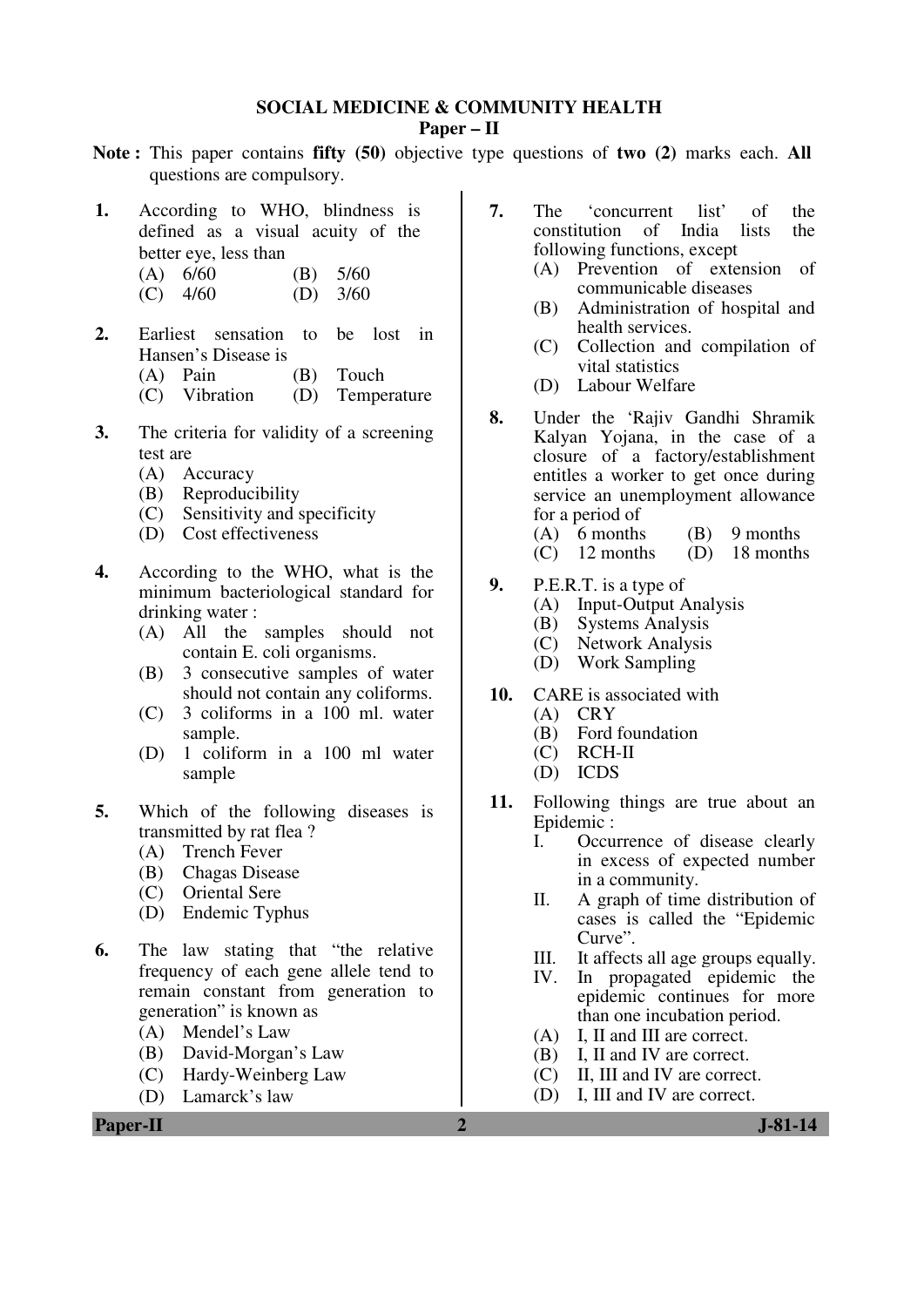## सामाजिक औषधि एवं सामुदायिक स्वास्थ्य

### ¯ÖÏ¿®Ö¯Ö¡Ö **– II**

**निर्देश :** इस प्रश्नपत्र में **पचास (50)** बह-विकल्पीय प्रश्न हैं । प्रत्येक प्रश्न के **दो (2)** अंक हैं । **सभी** प्रश्नों के उत्तर दें ।

- 1. डब्ल्यृ.एच.ओ. के अनुसार, अन्धता को ठीक नेत्र की दृष्टिक तीक्ष्णता निम्नलिखित से कम है, के रूप में परिभाषित किया गया है :
	- (A)  $6/60$  (B)  $5/60$
	- (C)  $4/60$  (D)  $3/60$
- 2. हेंसन रोग में प्रारम्भिक अनुभृति जिसका नाश होता है, वो है
	- $(A)$   $\vec{\tau}$  $(B)$   $\vec{\tau}$  $(B)$   $\vec{\tau}$
	- (C) कंपन (D) तापमान
- 3. स्क्रीनिंग टेस्ट की वैधता का मानदण्ड है <sup>.</sup>
	- $(A)$  यथातथ्यता
	- (B) पुनरुत्पादनीयता
	- (C) संवेदनशीलता एवं निश्चितता
	- $(D)$  लागत प्रभाविता
- **4.** ›ü²»µÖæ.‹"Ö.†Öê. Ûêú †®ÖãÃÖÖ¸ü, ¯ÖêµÖ •Ö»Ö Ûêú ×»Ö‹ च्युनतम जीवाणुविज्ञानीय मानक क्या है ?
	- $(A)$  सभी सैंपलों में इ. कोलाई जीव नहीं होने चाहिए ।
	- $(B)$  जल के 3 क्रमिक सैंपलों में कोई कोलिफॉर्म नहीं होने चाहिए ।
	- $(C)$   $100$  मि.लि. जल सैंपल में 3 कोलिफोर्म
	- $(D)$   $100$  मि.लि. जल सैंपल में 1 कोलिफोर्म
- 5. निम्नलिखित में से कौन सा रोग मुषक पिस्स् द्वारा संचारित होता है ?
	- $(A)$  ट्रेंच फीवर
	- (B) छागस रोग
	- (C) ओरियंटल दर्द
	- (D) महामारी टाइफस
- **6.** वह विधि जो यह कहती है कि 'प्रत्येक जीन एलेल की सापेक्ष आवत्ति पीढी दर पीढी स्थिर रहना चाहती है,' इसे किस नाम से जाना जाता हे ?
	- $(A)$  मेण्डल की विधि
	- (B) डेविड-मॉर्गन की विधि
	- (C) हार्डी-वीनबर्ग विधि
	- (D) लैमार्क की विधि
- **7.** भारतीय संविधान की समवती सूची में किस के <u>अतिरिक्त सभी कार्य उल्लिखित हैं ?</u>
	- $(A)$  संक्रामक रोगों के प्रसार का निषेध
	- (B) अस्पतालों एवं स्वास्थ्य सेवाओं का प्रशासन
	- (C) महत्त्वपूर्ण सांख्यिकी को एकत्रित एवं संकलित करना
	- (D) श्रम कल्याण
- **8.** राजीव गांधी श्रमिक कल्याण योजना के अधीन. किसी कारखाने/संस्थापन के बंद हो जाने के मामले में एक कर्मी को सेवा के दौरान एक बार कितने समय के लिए बेरोजगार भत्ता प्राप्त करने का अधिकार है ?
	- $(A)$  6 मास  $(B)$  9 मास
	- $(C)$  12 मास  $(D)$  18 मास
- **9.** पी.ई.आर.टी. एक प्रकार का है :
	- $(A)$  आगत-निर्गत विश्लेषण
	- (B) व्यवस्था विश्लेषण
	- (C) नेटवर्क विश्लेषण
	- (D) कार्य प्रतिचयन
- 10. केयर (सी ए आर ई) सम्बंधित है
	- $(A)$  क्राय (सी आर वाई)
	- (B) फोर्ड फाउंडेशन
	- (C) आर.सी.एच.-II
	- (D) आई.सी.डी.एस.
- 11. महमारी के बारे में निम्नलिखित बातें सत्य हैं :
	- I. रोग का, समुदाय में प्रत्याशित संख्या से स्पष्टतया आधिक्य में होना ।
	- II. रोगियों के समय वितरण का ग्राफ 'महामारी वक्र' कहलाता है ।
	- III. यह सभी आय समहों को समान रूप से प्रभावित करता है ।
	- IV. प्रसारित महामारी की स्थिति में महामारी एक इनक्यबेशन अवधि से ज्यादा के लिए जारी रहती है ।

### कोड :

- $(A)$  I, II और III सही हैं।
- $(B)$  I, II और IV सही हैं।
- (C) II, III और IV सही हैं ।
- (D) I, III और IV सही हैं ।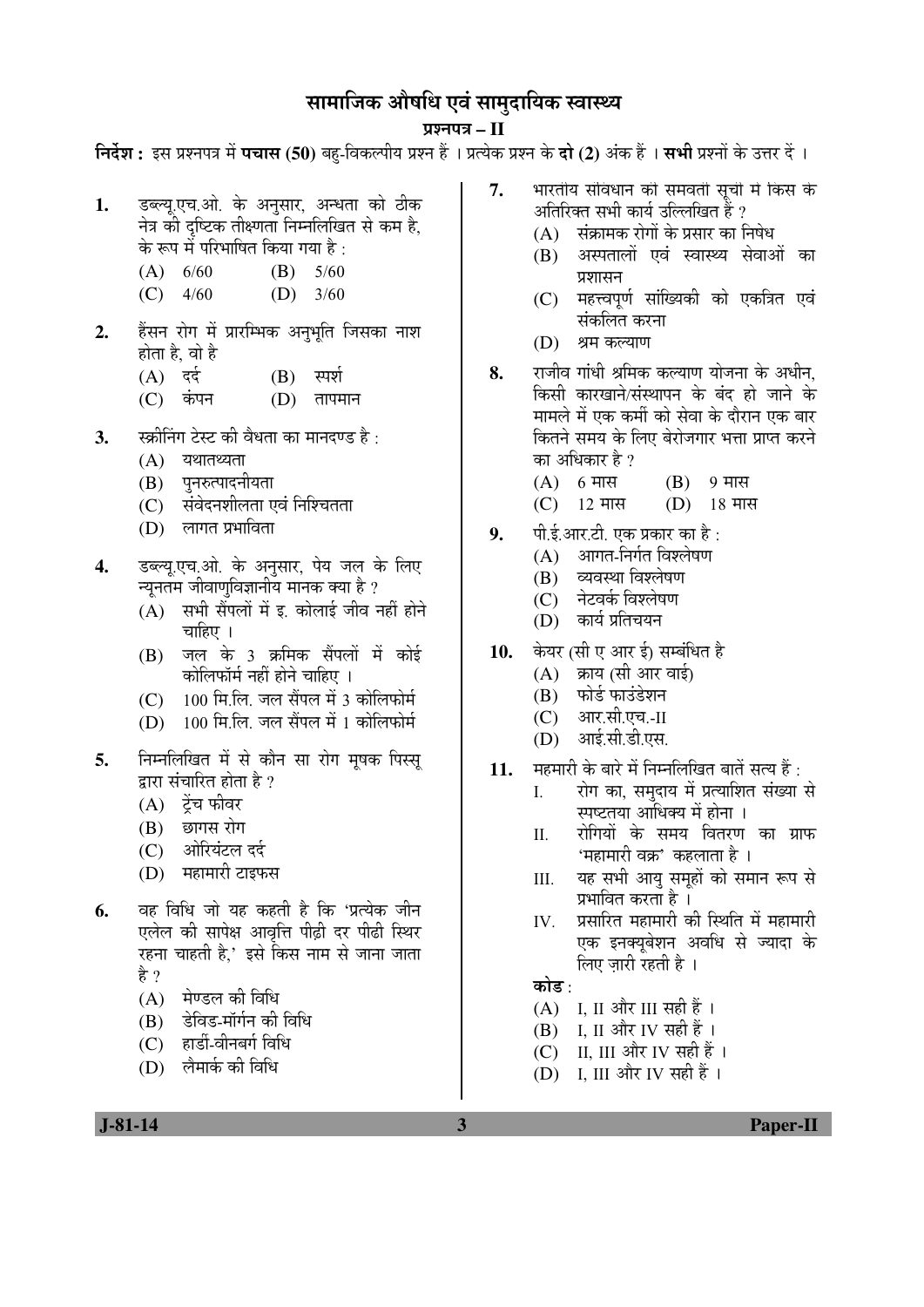- **12.** Following things are true about Host defences against communicable diseases :
	- I. Host defences can be local and systemic, specific and nonspecific, humoral and cellular.
	- II. Active immunity develops when antibodies developed in one body are transferred to another.
	- III. Herd immunity implies group protection beyond that provided by the protection of Immunized Individuals.
	- IV. Passive immunity is rapidly established but is only temporary.
	- (A) I, II and III are correct.
	- (B) I, II and IV are correct.
	- (C) I, III and IV are correct.
	- (D) II, III and IV are correct.
- **13.** Following things are true about cholera :
	- I. Cholera is both on epidemic and endemic disease in India.
	- II. Most of the Eltor vibrios isolated in India belong to Ogawa serotype.
	- III. An attack of cholera gives life long immunity.
	- IV. Incubation period is generally 5-10 days.
	- (A) I, II and III are true.
	- (B) I, II and IV are true.
	- (C) II and III are true.
	- (D) I and II are true.
- **14.** Following population norms for institutions are true :
	- I. Each Anganwadi unit covers about 1000 population.
	- II. N.H.P. 1983 proposed one P.H.C. for 30000 rural population in the plains.
	- III. One sub-centre for 3000 population in hilly, tribal and backward areas
	- IV. One community Health Centre for 200000 population.
	- (A) I, II and IV are true.
	- (B) I, III and IV are true.
	- (C) I, II and III are true.
	- (D) II, III and IV are true.
- **15.** Following Indian states / territories are free of Rabies :
	- I. Andaman & Nicobar Islands
	- II. Kerala
	- III. Lakshadweep Islands
	- IV. Tamil Nadu
	- (A) I and III are true.
	- (B) I and II are true.
	- (C) II and III are true.
	- (D) III and IV are true.
- 16. Which of the following activities are included in management ?
	- I. Planning
	- II. Implementing
	- III. Communicating
	- IV. Monitoring
	- (A) I, II and III are correct
	- (B) I, III and IV are correct
	- (C) III and IV are correct
	- (D) I, II & IV are correct
- **17.** Which of the following statements are correct about 'Panel Discussion' ?
	- I. Specific agenda, specific order of speaking and pre set speech.
	- II. 4-8 persons who are qualified to talk on the topic sit and discuss a given problem.
	- III. The participants sit in a circle so that each is fully visible to all the others.
	- IV. The chairman opens the meeting, welcomes the group and introduces the panel members.
	- (A) II and IV are correct.
	- (B) I, II and IV are correct.
	- (C) III and IV are correct.
	- (D) II, III and IV are correct.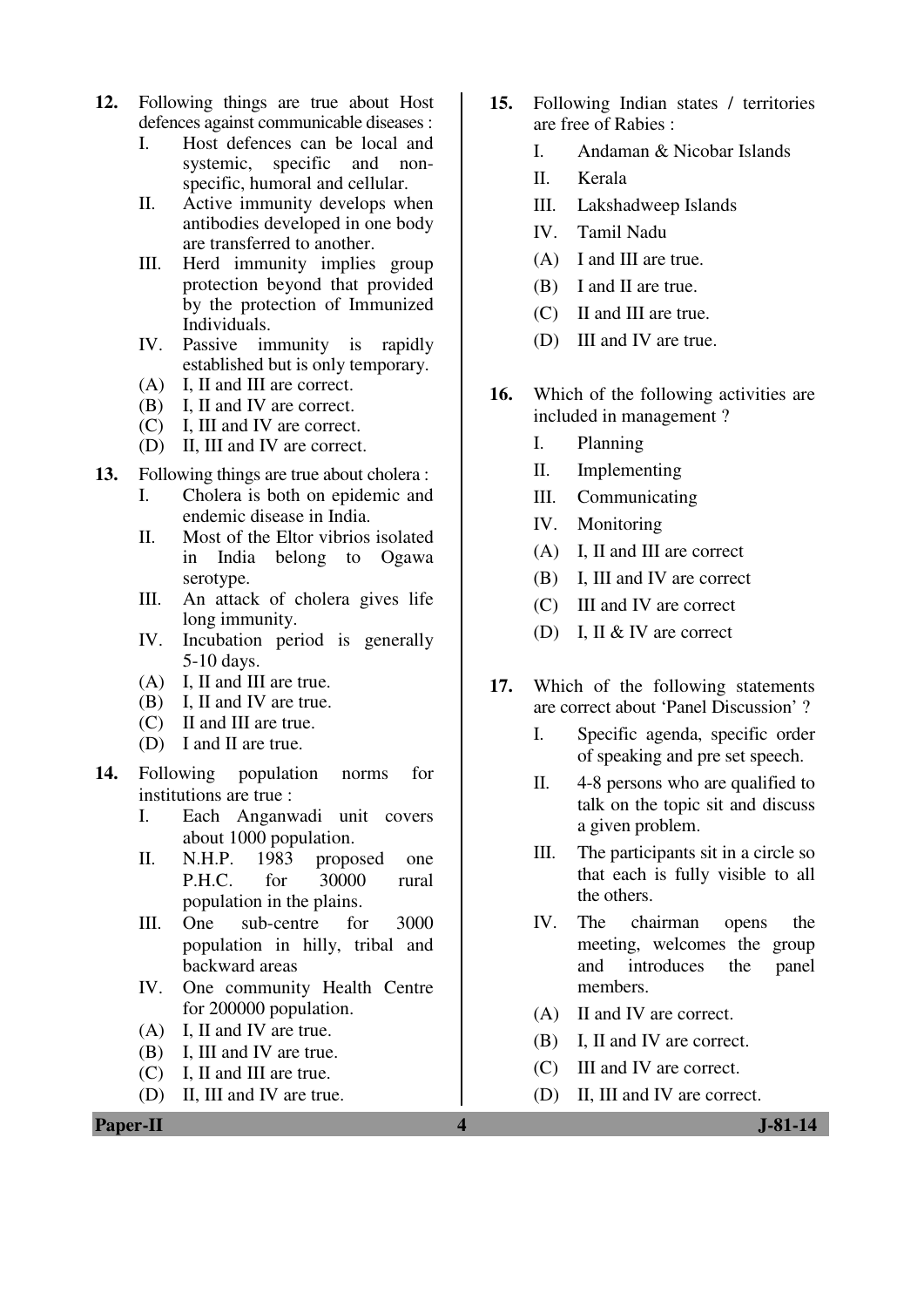- 12. संक्रामक रोगों के विरुद्ध परपोषी बचाव के बारे में निम्नलिखित बातें सत्य हैं :
	- I. परपोषी बचाव स्थानीय एवं क्रमबद्ध, विशिष्ट एवं अविशिष्ट, ह्यूमरल एवं सेल्युलर हो सकते हैं ।
	- II. सक्रिय रोधक्षमता विकसित होती है जब एक बोडी में विकसित एंटीबॉडीस दसरे में हस्तांतरित हो जाती हैं ।
	- III. झण्ड प्रतिरोधता का अभिप्राय प्रतिरोधित व्यक्तियों के संरक्षण द्वारा प्रदान किए जाने वाले संरक्षण से परे समूह संरक्षण ।
	- IV. निष्क्रिय रोधक्षमता तेजी से स्थापित हो <u>जाती है परन्तु केवल अस्थायी होती है</u> ।
	- (A) I, II एवं III सही हैं।
	- $(B)$  I, II एवं IV सही हैं।
	- (C) I, III एवं IV सही हैं।
	- $(D)$  II, III एवं IV सही हैं।
- 13. हैजे के बारे में निम्नलिखित बातें सत्य हैं ·
	- I. हेजा भारत में महामारी तथा स्थानिक दोनों होता है ।
	- II. भारत में अधिकांश पृथक हए एल्टोर विब्रिओस ओगावा सीरोटाइप के हैं ।
	- III. हैजे का आक्रमण जीवन पर्यन्त रोधक्षमता देता है ।
	- IV. इनक्यूबेशन अवधि सामान्यतया 5-10 दिन की होती है ।
	- $(A)$  I, II, III सही हैं।
	- $(B)$  I, II, IV सही हैं ।
	- $(C)$  II, III सही हैं ।
	- $(D)$  I, II सही हैं।
- 14. संस्थानों के लिए निम्नलिखित जनसंख्या मानक सत्य हैं :
	- I. प्रत्येक आंगनवाडी लगभग 1,000 जनसंख्या को आवरित करती है।
	- II. एन.एच.पी. 1983 ने मैदानों में 30,000 ग्रामीण जनसंख्या के लिए एक पी.एच.सी. का प्रस्ताव किया है ।
	- III. पहाड़ी, जनजातीय और पिछड़े क्षेत्रों में 3,000 जनसंख्या के लिए एक उपकेन्द्र
	- IV. 2,00,000 जनसंख्या के लिए एक सामुदायिक स्वास्थ्य केन्द्र
	- $(A)$  I, II एवं IV सत्य हैं।
	- $(B)$  I, III एवं IV सत्य हैं।
	- (C) I, II एवं III सत्य हैं।
	- (D) II, III एवं IV सत्य हैं ।
- 15. निम्नलिखित भारतीय राज्य/राज्य क्षेत्र रेबीस से मक्त हैं :
	- I. अंडमान एवं निकोबार द्वीप
	- II. केरल
	- III. लक्षद्वीप द्रीप
	- $IV.$  तमिलनाड
	- $(A)$  I एवं III सत्य हैं।
	- $(B)$  I एवं II सत्य हैं।
	- $(C)$  II एवं III सत्य हैं।
	- (D) III एवं IV सत्य हैं।
- 16. FEHR ÖST TRED TRED THE THE THE THE THE TH समाविष्ट किया जाता है $\cdot$ 
	- I. नियोजन II. क्रियान्वयन
	- III. सम्प्रेषण IV. निगरानी
	- (A) I, II एवं III सही हैं।
	- (B) I, III एवं IV सही हैं।
	- $(C)$  III एवं IV सही हैं।
	- (D) I, II और IV सही हैं ।
- 17. *'*पैनल चर्चा' के बारे में निम्नलिखित कथनों में से कौन सा सही है ?
	- I. विशिष्ट कार्यसूची, बोलने का निर्धारित आदेश और पहले से तैयार भाषण ।
	- II. 14-8 व्यक्ति जो विषय पर बोलने के लिए योग्यता रखते हैं. बैठते हैं और प्रदत्त समस्या पर चर्चा करते हैं ।
	- III. प्रतिभागी एक चक्र में बैठ जाते हैं ताकि कोई एक अन्य सभी को पूरी तरह से दिखाई दे ।
	- IV. अध्यक्ष महोदय सभा का उदघाटन करता है, समह का स्वागत करता है और पैनल सदस्यों का परिचय देता है ।
	- $(A)$  II एवं IV सही हैं।
	- $(B)$  I, II एवं IV सही हैं।
	- (C) III एवं IV सही हैं।
	- $(D)$  II, III एवं IV सही हैं।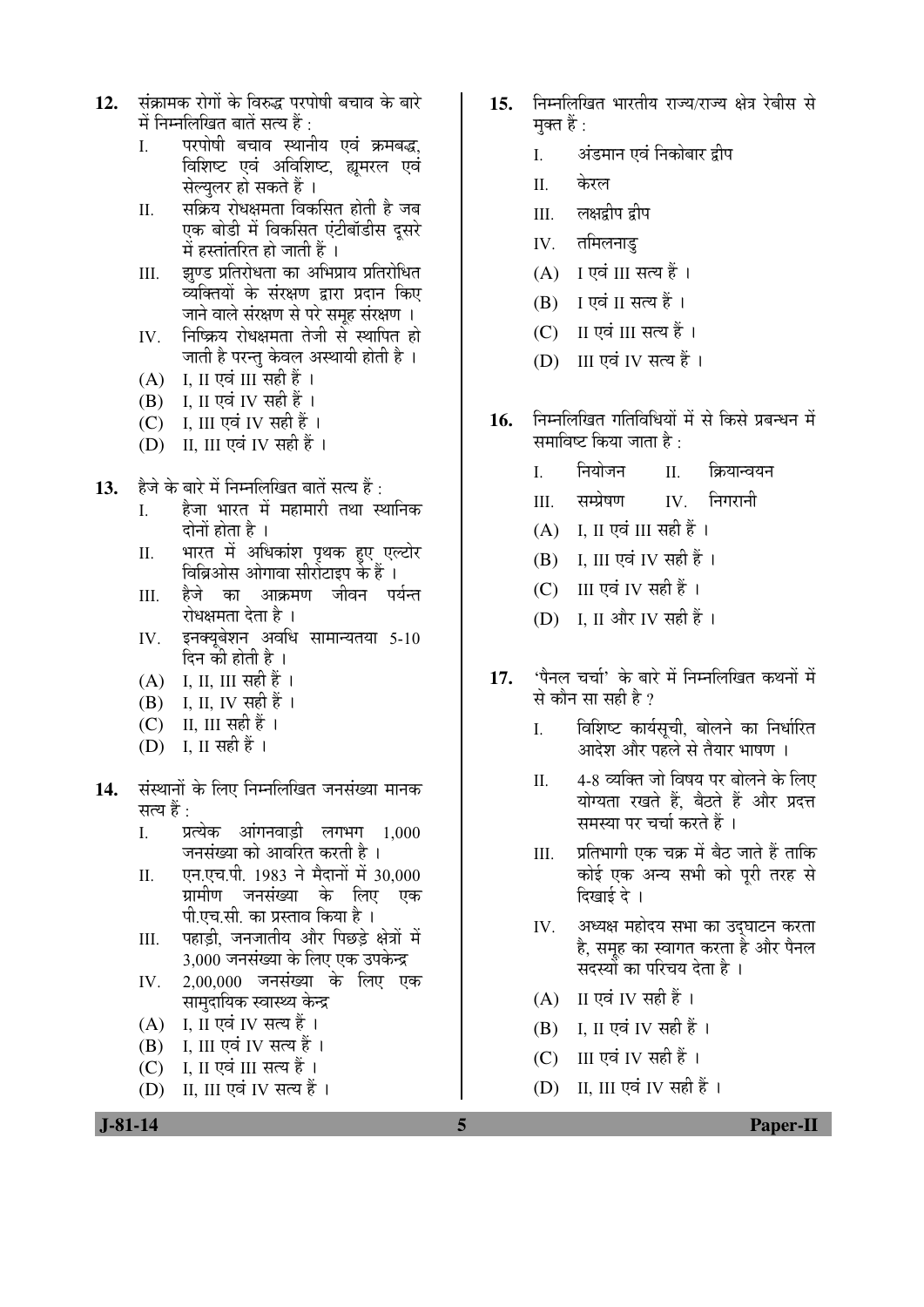- **18.** Principles of Primary Health Care include which of the following ?
	- I. Equitable Distribution
	- II. Community Participation
	- III. Introsectoral Participation
	- IV. Appropriate Technology
	- (A) I, III and IV are correct.
	- (B) I, II, III & IV are correct.
	- (C) II, III & IV are correct.
	- (D) I, II and IV are correct.
- **19.** The objectives of Indian Public Health Standards for Primary Health Centres include which of the following :
	- I. Provide comprehensive health care to the community.
	- II. Achieve and maintain an acceptable standard of quality of care.
	- III. Make services more responsive and sensitive to the needs of the community.
	- IV. Testing of water quality and disinfection of water sources.
	- (A) I, III and IV are correct.
	- (B) I, II, III and IV are correct.
	- (C) I, II and III are correct.
	- (D) II, III and IV are correct.
- **20.** Which of the following statements are correct about Factories Act ?
	- I. Act defines factory as an establishment employing 10 or more workers where power is used.
	- II. There is a clear distinction between perennial and seasonal factories.
	- III. The state governments are authorized to appoint chief respector of factories.
	- IV. The employment of children below age of 14 years is prohibited.
	- (A) II, III and IV are correct.
	- (B) I, III and IV are correct.
	- (C) I and II are correct.
	- (D) III and IV are correct.

Given below (**21** to **30**) consists of 2 paired statements, Statement A (Assertion) and Statement (R) (Reason). Select appropriate answer using the codes given below as follows :

- (A) Both (A) and (R) are true and (R) is the correct explanation of (A).
- (B) Both (A) and (R) are true but (R) is not the correct explanation of (A).
- (C) (A) is true, but  $(R)$  is false.
- (D) (A) is false, but (R) is true.
- **21. Assertion (A) : Quality of life is a** composite measure of physical, mental and social well being as perceived by each individual.
	- **Reason (R)** : Quality of life is difficult to define and even more difficult to measure.
- **22. Assertion (A) :** In Phenylketonuria (PKU), phenylalanine accumulates in the blood and tissues and has toxic effect on the brain leading to mental retardation.
	- **Reason (R) :** In Phenylketonuria there is deficiency of enzyme phenylalanine Hydroxilase, which converts phenylalanine to tyrosine
- **23. Assertion (A) :** Oral polio vaccine can be used if the V.V.M shows matching colour of inner square with outer circle.
	- **Reason (R) :** V.V.M. does not directly measure vaccine potency but it gives information about the factors that affect potency.
- 24. **Assertion (A)**: The control or elimination of typhoid fever is well within the scope of modern public health.
	- **Reason (R)** : Effective vaccine against typhoid which gives lifelong immunity is available.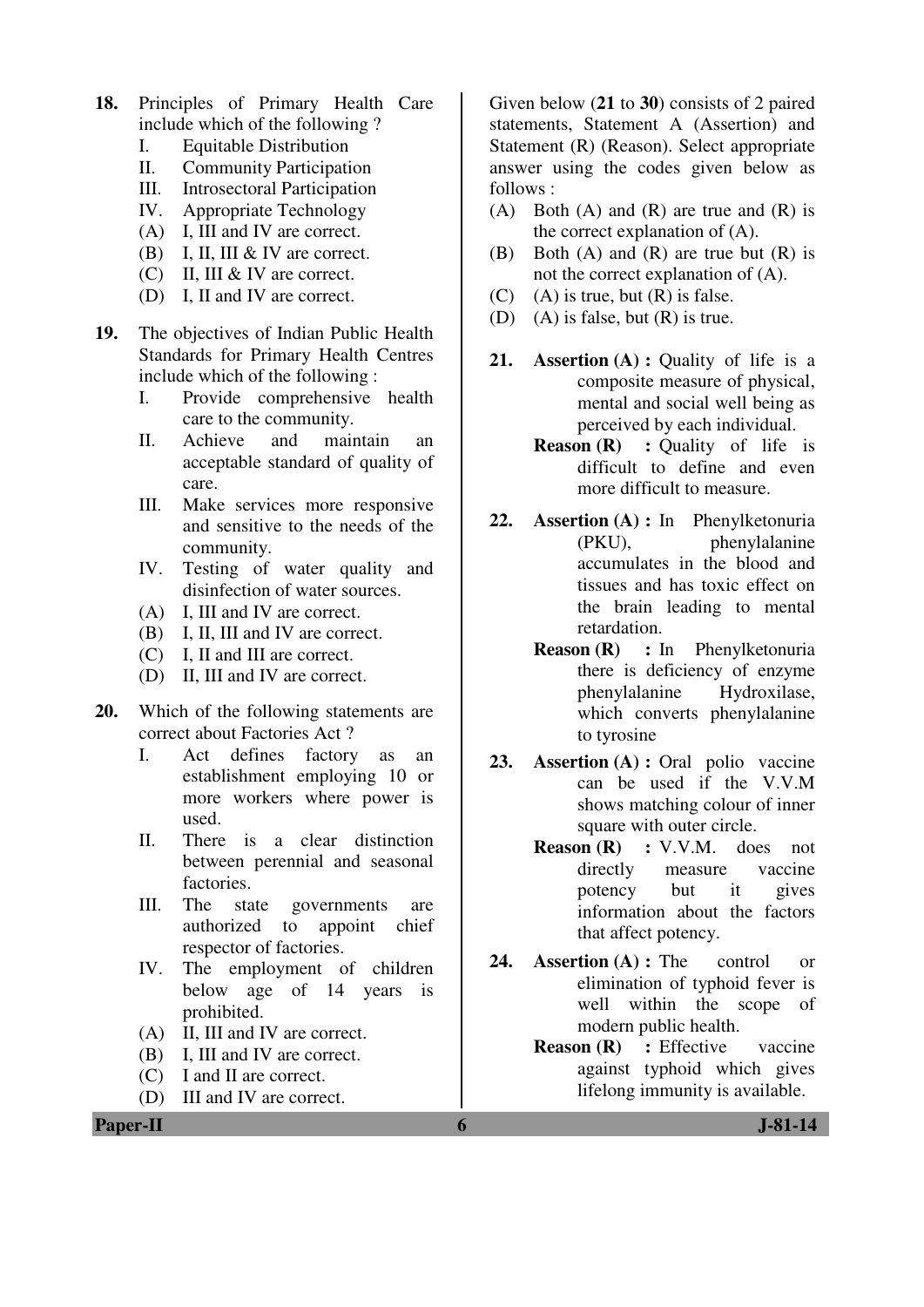- 18. प्राथमिक स्वास्थ्य देखरेख के सिद्धान्त निम्नलिखित में से किसे समाविष्ट करते हैं ?
	- I. समतल्य बंटन
	- II. सामदायिक सहभागिता
	- III. अंत:क्षेत्रीय सहभागिता
	- IV. उपयक्त प्रौद्योगिकी
	- $(A)$  I, III एवं IV सही हैं।
	- (B) I, II, III एवं IV सही हैं ।
	- (C) II, III एवं IV सही हैं।
	- $(D)$  I, II एवं IV सही हैं।
- 19. प्राथमिक स्वास्थ्य केन्द्रों के लिए भारतीय लोक स्वास्थ्य मानकों में निम्नलिखित में से कौन सा समाविष्ट होता है ?
	- I. समुदाय को समग्र सामुदायिक देखरेख प्रदान करना ।
	- II. देखरेख की गणवत्ता का स्वीकार्य मानक प्राप्त करना और बनाए रखना ।
	- III. सेवाओं को समदाय की आवश्यकताओं के प्रति ज्यादा प्रतिक्रियाशील एवं संवेदनशील बनाना ।
	- IV. जल की गणवत्ता का परीक्षण तथा जल स्रोतों को विसंक्रमित करना ।
	- $(A)$  I, III एवं IV सही हैं।
	- $(B)$  I, II, III एवं IV सही हैं ।
	- (C) I, II एवं III सही हैं।
	- (D) II, III और IV सही हैं ।
- 20. Ønरखाना अधिनियम के बारे में निम्नलिखित में से कौन सा कथन सही है ?
	- I. अधिनियम कारखाने को एक प्रतिष्ठान के रूप में परिभाषित करता है जहाँ 10 या ज्यादा कामगारों को नियोजित किया जाता है और जहाँ बिजली का उपयोग किया जाता है ।
	- II. बारहमासी तथा मौसमी कारखानों के बीच स्पष्ट अन्तर है ।
	- III. राज्य सरकारें कारखानों का मुख्य निरीक्षक नियुक्त करने के लिए प्राधिकृत है ।
	- IV. 14 वर्षों से कम आयु के बच्चों का नियोजन निषिद्ध है ।
	- (A) II, III एवं IV सही हैं।
	- (B) I, III, एवं IV सही हैं ।
	- $(C)$  I एवं II सही हैं।
	- (D) III एवं IV सही हैं।

नीचे दो कथन दिए गए हैं (21 से 30 तक) एक को अभिकथन  $(A)$  और दुसरे को कारण  $(R)$  का नाम दिया गया है । नीचे दिए गए कोड की सहायता से सही उत्तर का चयन करें : $\,$ 

- $(A)$   $(A)$  और  $(R)$  दोनों सही हैं और  $(R)$ ,  $(A)$  की सही व्याख्या है ।
- (B) (A) और (R) दोनों सही हैं, परन्तु (R), (A) की सही व्याख्या नहीं है ।
- (C)  $(A)$  सही है, परन्तु (R) गलत है।
- (D) (A) गलत है, परन्तु (R) सही है ।
- 21. **अभिकथन (A) :** जीवन की गणवत्ता. शारीरिक. मानसिक तथा सामाजिक कुशल क्षेम, जिस प्रकार से व्यक्ति उसे अनुभव करता है, का मिश्रित माप है ।
	- **कारण (R) :** जीवन की गुणवत्ता को परिभाषित करना कठिन है<sup>ँ</sup> और उसका माप करना और भी ज्यादा कठिन है ।
- **22. अभिकथन (A) :** फिनाइल किटोनरिया (पी.के.य.) में, फिनाइलअलानीन रक्त तथा ऊतकों में संचित हो जाता है और मस्तिष्क पर विषाक्त प्रभाव डालता है जिससे मानसिक मंदता आती है ।
	- **कारण (R) :** फिनाइल किटोनरिया में. एनजाइम फिनाइल अलानीन हाइडोक्सिलेस की कमी हो जाती है जो फिनाइलअलानीन ेको टायरोसीन में तबदील कर देती है<sup>।</sup>
- **23. अभिकथन (A) :** मुखीय पोलियो टीके का उपयोग किया जाता है यदि वी.वी.एम. अंदरुनी वर्ग का रंग बाहरी वृत्त के साथ ेमेलित होते दर्शाता है ।
	- **कारण (R) :** वी.वी.एम., टीके की शक्ति का सीधे माप नहीं करता है परन्तु यह उन कारकों के बारे में सूचना देता है जो उसकी शक्ति को प्रभावित करते हैं ।
- 24. **अभिकथन (A) :** टाइफॉयड ज्वर का नियन्त्रण तथा निराकरण आधनिक सार्वजनिक स्वास्थ्य की सीमा के काफी अन्दर पडता है ।
	- **कारण (R) :** टाइफॉयड के विरुद्ध प्रभावपर्ण टीका जो जीवनपर्यन्त रोधक्षमता प्रदान करता है. उपलब्ध है ।

 **J-81-14 7 Paper-II**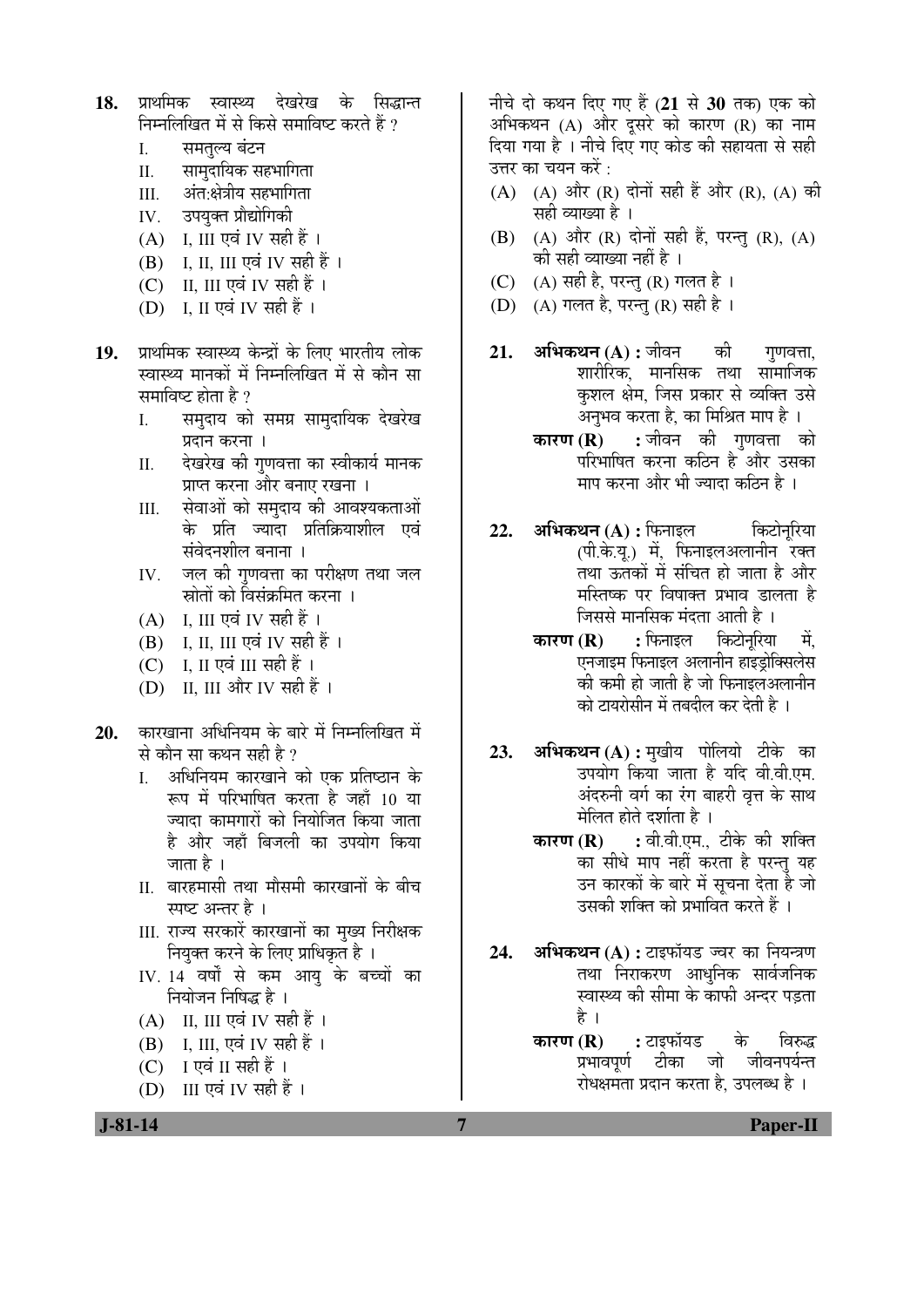- 25. **Assertion (A) : Sexual mode of** transmission is the commonest mode of transmission in HIV/AIDS.
	- **Reason (R) : Sexual mode of** transmission in HIV/AIDS is the most efficient mode of transmission.
- **26. Assertion (A) :** Pigs are considered as the "Amplifiers" of virus in Japanese Encephalitis.
	- **Reason (R)** : Infected pigs do not manifest any overt symptoms of illness in J.E. but circulate the virus so that mosquitoes get infected and can transmit the virus to man.
- **27. Assertion (A) :** Using O.R.S. in place of I.V. fluids for treatment of Diarrhoea with mild dehydration is an example of Appropriate Technology.
	- **Reason (R)** : Majority of cases of mild dehydration in diarrhoea can be effectively treated with O.R.S.
- **28. Assertion (A) :** I.C.M.R. in 2010 recommended 0.75 gm protein / kg body weight for an Indian adult assuming N.P.U. of 65 for the dietary proteins.
	- **Reason (R)** : Proteins are needed by the body for body building, repair and maintenance of tissues, synthesis of plasma proteins and antibodies.
- **29. Assertion (A) :** Measles vaccine should not be given before the age of 9 months.
	- **Reason (R) :** Maternal antibodies interfere with development of immunity before the age of 9 months.
- **30. Assertion (A) :** It is recommended that Hepatitis B vaccine should be given as 0 dose to the new born.
	- **Reason (R)** : Hepatitis B vaccine becomes ineffective in children if given after 6 months of age.
- **31.** Arrange the following food items in descending order of their vitamin A content :
	- (A) Mango, Papaya, Spinach, Carrot
	- (B) Carrot, Papaya, Mango, Spinach
	- (C) Carrot, Spinach, Mango, Papaya
	- (D) Carrot, Spinach, Papaya, Mango
- **32.** Arrange the following products of milk in ascending order of their calcium content :
	- (A) Buffalo milk, Cheese, Whole milk powder, Skimmed milk powder
	- (B) Buffalo milk, Skimmed milk powder, Cheese, Whole milk powder
	- (C) Cheese, Skimmed milk powder, Whole milk powder, Buffalo milk
	- (D) Cheese, Buffalo milk, Skimmed milk powder, Whole milk powder
- **33.** Arrange the following Health Committees in Chronological order of their years of report submission :
	- (A) Jungalwalla Committee, Kartar Singh Committee, Mukerji Committee, Shrivastava **Committee**
	- (B) Kartar Singh Committee, Mukerji Committee, Jungalwalla Committee, Shrivastava **Committee**
	- (C) Mukerji Committee, Jugalwalla Committee, Kartar Singh Committee, Shrivastava **Committee**
	- (D) Jungalwalla Committee, Kartar Singh Committee, Shrivastava Committee, Mukerji Committee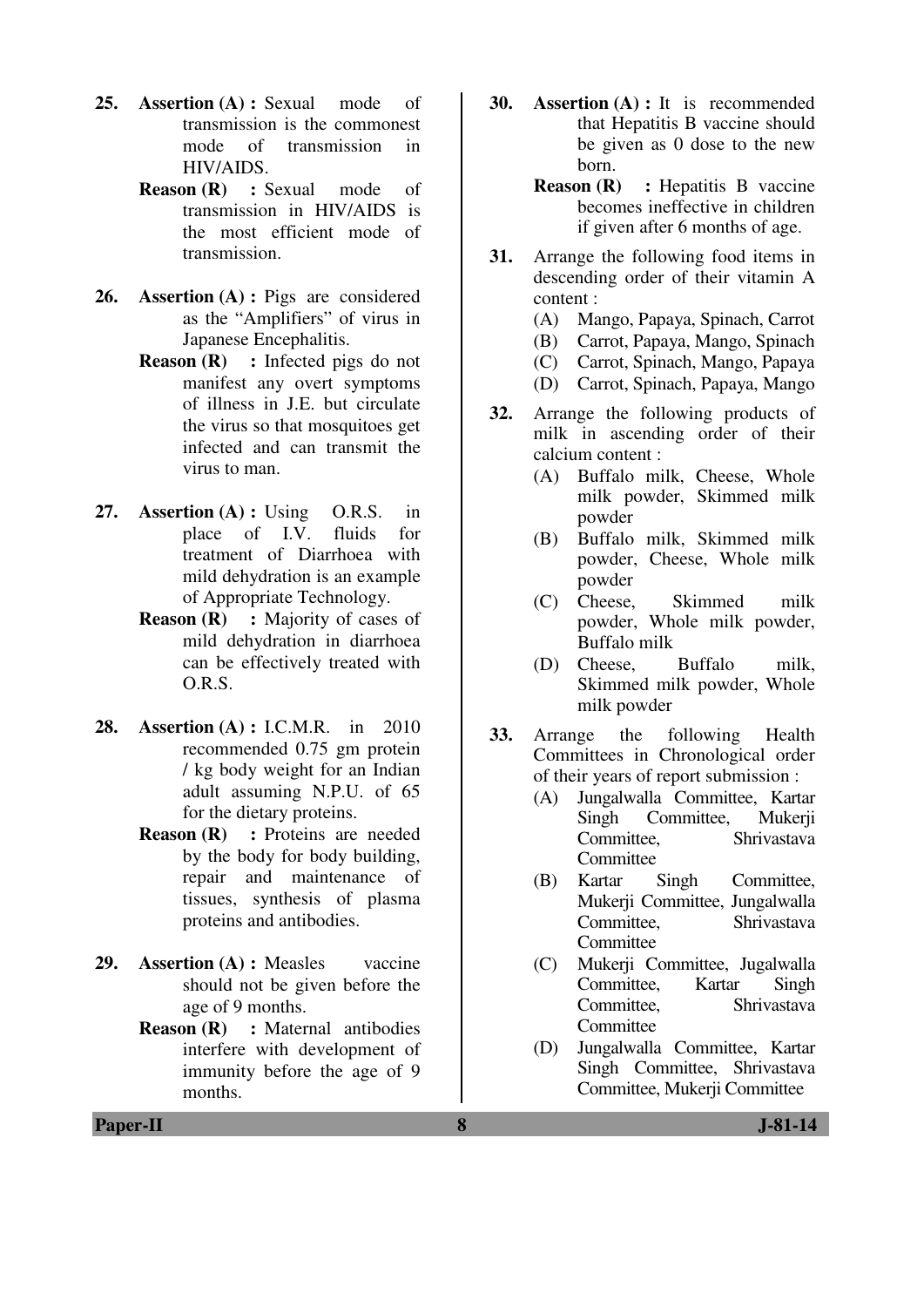- **25. अभिकथन (A) : एच.आइ.वी/एडस में संचारण** का सर्वाधिक सर्वनिष्ट तरीका यौन  $\vec{a}$ चंचारण का है।
	- **कारण (R) :** एच.आइ.वी./एड्स में संचारण का यौन तरीका सर्वाधिक कशल तरीका है ।
- **26. अभिकथन (A) :** जापानी एंसफैलाइटिस में सुअरों को वाइरस का प्रवर्धक समझा जाता है ।
	- **कारण (R) :** जापानी एंसफैलाइटिस में संक्रमित सुअर बीमारी का कोई सुव्यक्त या बाहरी लक्षण प्रकट नहीं करते हैं परन्तु वाइरस को फैला देते हैं ताकि मच्छर संक्रमित हो जाएं और मनष्य में वाइरस का संचार कर सकें ।
- **27. अभिकथन (A) :** हल्के निर्जलीकरण के साथ अतिसार के उपचार के लिए आइ.वी. तरल पदार्थ के स्थान पर ओ.आर.एस. का उपयोग उपयुक्त प्रौद्योगिकी का उदाहरण है ।
	- **कारण (R) :** अतिसार में हल्के निर्जलीकरण के अधिकांश मामलों का ओ.आर.एस. के साथ प्रभावपूर्ण उपचार किया जा सकता है ।
- **28. अभिकथन (A) : वर्ष 2010 में** आई.सी.एम.आर. ने आहारीय प्रोटीन के लिए 65 का एन.पी.यू मानते हुए भारतीय प्रौढ़ के लिए प्रति कि.ग्रा. देह वजन पर 0.75 ग्राम प्रोटीन की सिफारिश की है ।
	- **कारण (R) :** देह में प्रोटीन की जरुरत देह के निर्माण और जीर्णोद्धार तथा ऊतकों को बनाये रखने और प्लाज्मा प्रोटीन तथा एंटीबोडीस के संश्लेषण के लिए होता है $\perp$
- 29. अभिकथन (A) : 9 मास की आयु के पूर्व खसरे का टीका नहीं लिया जाना चाहिए ।
	- **कारण (R) :** 9 मास की आयु से पहले मातृत्व एण्टीबॉडीस रोग-प्रभाव मुक्ति के <u>विकास में रुकावट डालते हैं ।</u>
- 30. अभिकथन (A) : नवजात को हिपेटाइटिस बी के टीके की शून्य मात्रा लगाने की सिफारिश की जाती है ।
	- **कारण (R) :** यदि 6 मास की आयु होने के पश्चात किसी बच्चे को हिपेटाइटिस बी का टीका लगाया जाता है तो वह अप्रभावी हो जाता है ।
- 31. निम्नलिखित खाद्य मदों को उनमें विटामिन ए मात्रा के अवरोही क्रम में व्यवस्थित करें :
	- (A) आम, पपीता, पालक, गाजर
	- (B) गाजर, पपीता, आम, पालक
	- (C) गाजर, पालक, आम, पपीता
	- (D) गाजर, पालक, पपीता, आम
- 32. दूध के निम्नलिखित उत्पादों को उनमें कैल्शियम की मात्रा के आरोही क्रम में व्यवस्थित करें :
	- (A) भैंस का दूध, चीज़, पूर्ण क्रीम युक्त दूध पाउडर, स्किमड दुध पाउडर
	- (B) भैंस का दध. स्किमड दध पाउडर. चीज. पर्ण क्रीम यक्त दध पाउडर
	- (C) चीज़, स्किम्ड दूध पाउडर, पूर्ण क्रीम युक्त दूध पाउडर, भैंस का दूध
	- (D) चीज़, भैंस का दूध, स्किमड दुध पाउडर, पर्ण क्रीम यक्त दध पाउडर
- **33.** निम्नलिखित स्वास्थ्य समितियों को उनके प्रतिवेदन जमा करने के वर्षों के कालानक्रमिक क्रम में व्यवस्थित करें :
	- $(A)$  जंगलवाला समिति, करतार सिंह समिति, मुकर्जी समिति, श्रीवास्तव समिति
	- $(B)$  करतार सिंह समिति, मकर्जी समिति, जंगलवाला समिति, श्रीवास्तव समिति
	- (C) मकर्जी समिति, जंगलवाला समिति, करतार सिंह समिति, श्रीवास्तव समिति
	- (D) जंगलवाला समिति, करतार सिंह समिति, श्रीवास्तव समिति, मुकर्जी समिति,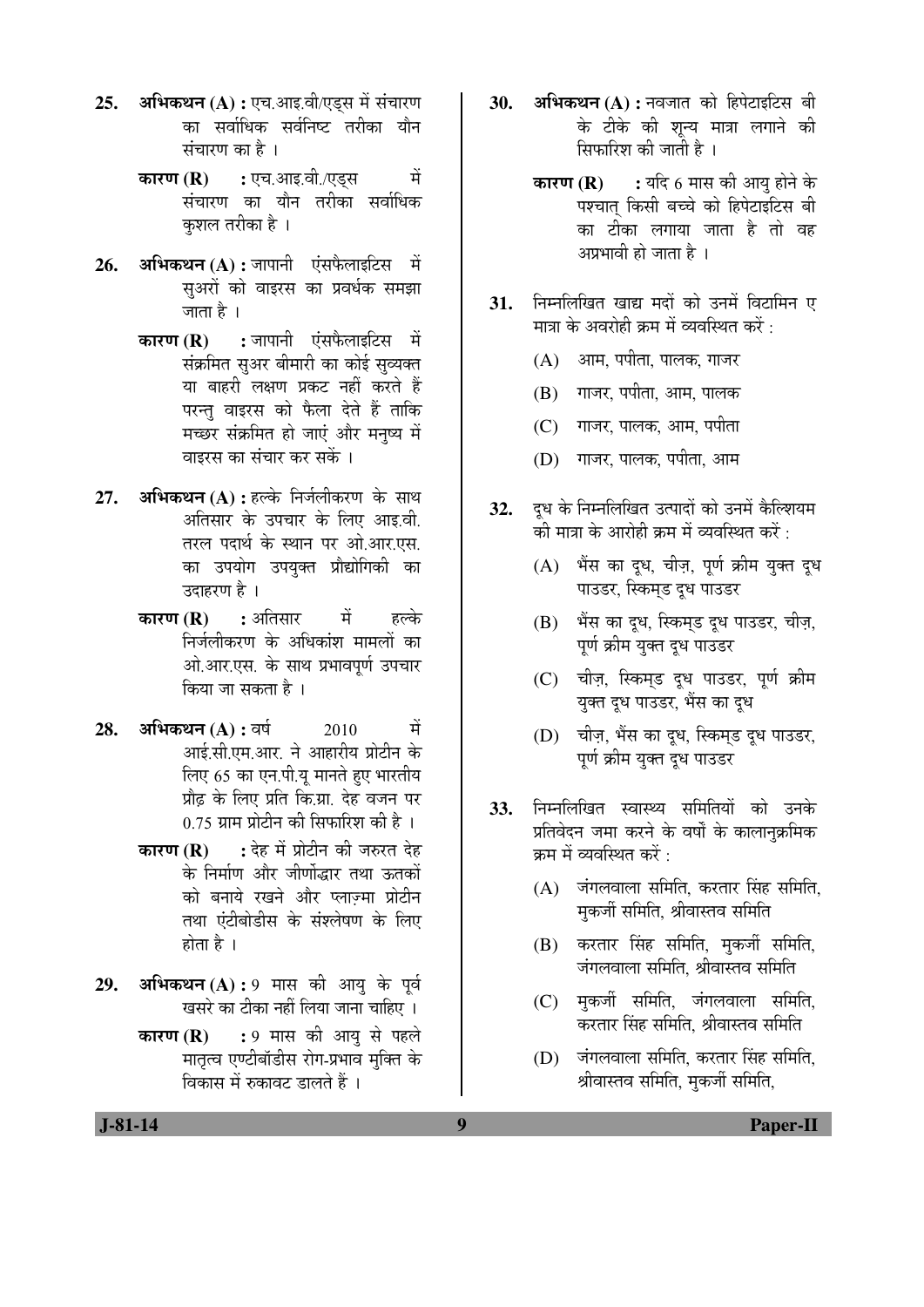- **34.** Arrange the following National Health Programmes in Chronological order of their commencement :<br>(A) National Malaria
	- (A) National Malaria Control Programme, National Leprosy<br>Control Programme, National Control Programme,<br>Filaria Control Pr Filaria Control Programme, National Smallpox Eradication Programme
	- (B) National Smallpox Eradication Programme, National Filaria<br>Control Programme, National Control Programme,<br>Leprosy Control Pi Control Programme,<br>Malaria Control National Programme
	- (C) National Filaria Control Programme, National Malaria<br>Control Programme, National Control Programme,<br>Smallpox l **Eradication** Programme, National Leprosy Control Programme.
	- (D) National Leprosy Control Programme, National Malaria Control Programme, National Programme, National Smallpox Eradication Programme
- **35.** Arrange the following food items in descending order of their carbohydrate content :<br>(A) Sus
	- (A) Sugar, Jaggery, Pototo, Rice
	- (B) Sugar, Jaggery, Rice, Potato<br>(C) Jaggery, Sugar, Rice, Potato
	- (C) Jaggery, Sugar, Rice, Potato
	- Jaggery, Sugar, Potato, Rice
- **36.** Arrange the following public Health Acts policies in chronological order of their years in which they were passed :
	- (A) The Medical Termination of Pregnancy Act, The Employees State Insurance Act, National Health Policy, National Population Policy
	- (B) The Employees State Insurance Act, The Medical Termination of<br>Pregnancy Act. National Pregnancy Act, National<br>Population Policy, National Population Health Policy
	- (C) The Employees State Insurance Act, The Medical Termination of Pregnancy Act, National Health Policy, National Population Policy
	- (D) The Employees State Insurance Act, National Health Policy, The<br>Medical Termination of Termination of<br>Act. National Pregnancy Population Policy
- **37.** Arrange the following food items in ascending order of their Vitamin C content :
	- (A) Tomato, Orange, Lime, Guava
	- (B) Tomato, Orange, Guava, Lime
	- (C) Tomato, Lime, Orange, Guava<br>(D) Guava, Tomato, Lime, Orange
	- Guava, Tomato, Lime, Orange
- **38.** Arrange the following milk in descending order of their calories per 100 gram :
	- (A) Human, Goat, Cow, Buffalo
	- (B) Goat, Human, Cow, Buffalo
	- (C) Cow, Buffalo, Goat, Human
	- (D) Buffalo, Goat, Cow, Human
- **39.** Arrange the following disasters in chronological order of their occurrence :
	- (A) Bhopal Gas Tragedy, Bombing on Hiroshima and Nagasaki, Chernobyl Disaster, Fukushima Disaster
	- (B) Bombing on Hiroshima and Nagasaki, Bhopal Gas Tragedy, Chernobyl Disaster, Fukushima Disaster
	- (C) Bombing on Hiroshima and Nagasaki, Chernobyl Disaster, Bhopal Gas Tragedy, Fukushima Disaster
	- (D) Bombing on Hiroshima and Nagasaki, Bhopal Gas Tragedy, Fukushima Disaster, Chernobyl Disaster
- **40.** Arrange the following Health Days in Chronological order of their months in which they are observed (from beginning of the year)
	- (A) World Health Day, World Tuberculosis Day, World No Tobacco Day, World AIDS Day
	- (B) World Tuberculosis Day, World Health Day, World No Tobacco Day, World AIDS Day
	- (C) World Health Day, World No Tobacco Day, World Tuberculosis Day, World AIDS Day
	- (D) World Health Day, World No Tobacco Day, World AIDS Day, World Tuberculosis Day

**Paper-II** J-81-14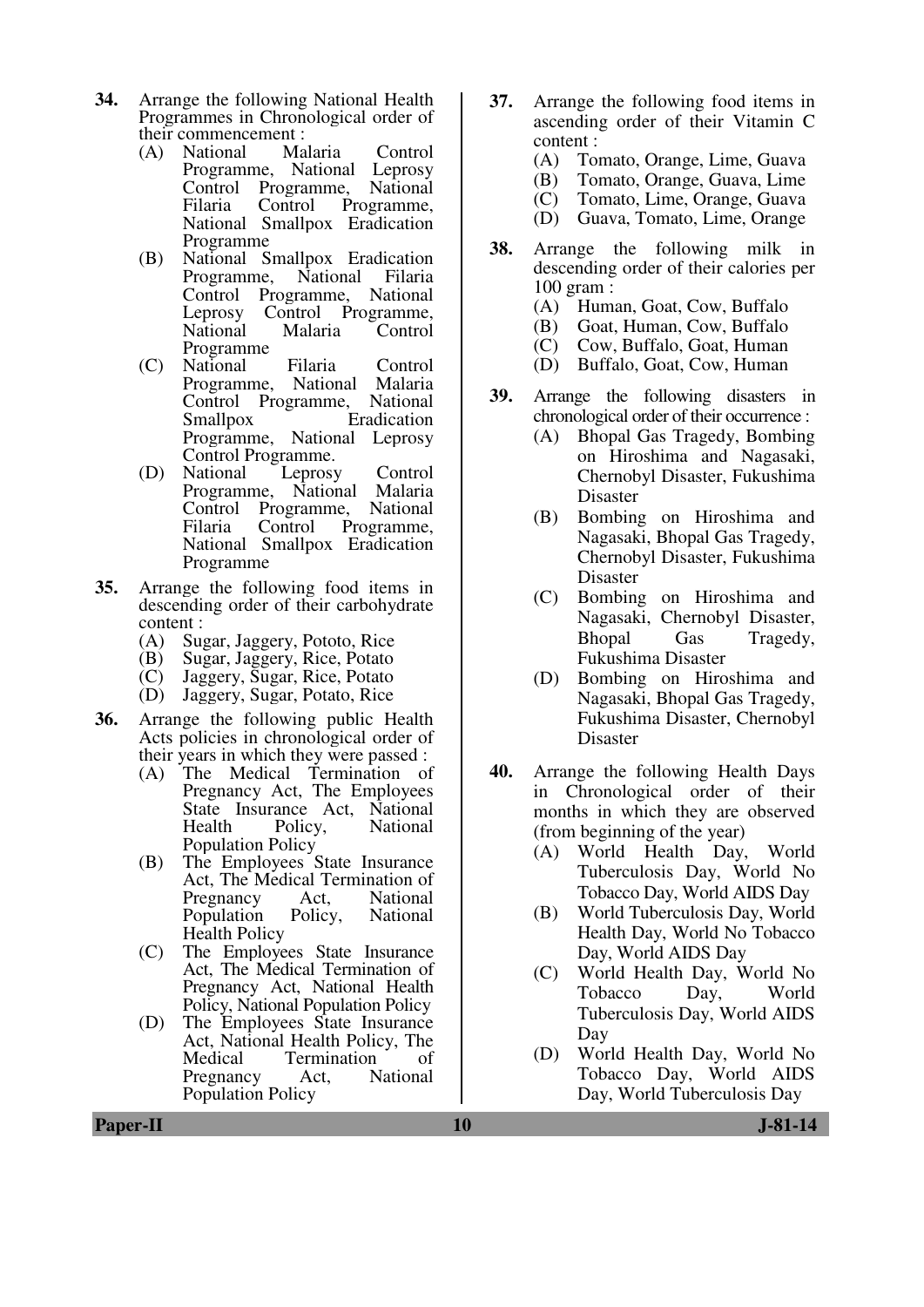- 34. निम्नलिखित राष्टीय स्वास्थ्य कार्यक्रमों को उनके प्रारम्भ होने के कालानुक्रमिक क्रम में व्यवस्थित करें :
	- $(A)$  राष्टीय मलेरिया नियन्त्रण कार्यक्रम, राष्टीय लिप्रोसी (कृष्ठ) नियन्त्रण कार्यक्रम, राष्ट्रीय फाइलेरिया नियन्त्रण कार्यक्रम, राष्ट्रीय चेचक उन्मलन कार्यक्रम
	- (B) राष्ट्रीय चेचक उन्मुलन कार्यक्रम, राष्ट्रीय फाइलेरिया नियन्त्रण कार्यक्रम, राष्ट्रीय लिप्रोसी (कृष्ठ) नियन्त्रण कार्यक्रम, राष्ट्रीय मलेरिया नियन्त्रण कार्यक्रम
	- (C) राष्ट्रीय फाइलेरिया नियन्त्रण कार्यक्रम. राष्ट्रीय मलेरिया नियन्त्रण कार्यक्रम, राष्ट्रीय चेचक उन्मुलन कार्यक्रम, राष्ट्रीय लिप्रोसी (कृष्ठ) नियन्त्रण कार्यक्रम
	- (D) राष्ट्रीय लिप्रोसी (कृष्ठ) नियन्त्रण कार्यक्रम, राष्ट्रीय मलेरिया नियन्त्रण कार्यक्रम, राष्ट्रीय फाइलेरिया नियन्त्रण कार्यक्रम, राष्टीय चेचक उन्मलन कार्यक्रम
- 35. निम्नलिखित खाद्य मदों को उनके कार्बोहाइडेट की मात्रा के अवरोही क्रम में व्यवस्थित करें :
	- (A) चीनी, गुड़, आलू, चावल
	- (B) चीनी, गुड़, चावल, आलू
	- (C) गुड़, चीनी, चावल, आलू
	- (D) गड़, चीनी, आलू, चावल
- **36.** निम्नलिखित लोक स्वास्थय अधिनियम/नीतियों को उनके पारित होने के कालानुक्रमिक क्रम में व्यवस्थित करें :  $\,$ 
	- (A) गर्भधारण का चिकित्सीय समापन अधिनियम. कर्मचारी राज्य बीमा अधिनियम, राष्टीय स्वास्थ्य नीति, राष्टीय जनसंख्या नीति
	- (B) कर्मचारी राज्य बीमा अधिनियम, गर्भधारण का चिकित्सीय समापन अधिनियम, राष्ट्रीय जनसंख्या नीति, राष्टीय स्वास्थ्य नीति
	- (C) कर्मचारी राज्य बीमा अधिनियम. गर्भधारण का चिकित्सीय समापन अधिनियम, राष्ट्रीय स्वास्थ्य नीति, राष्ट्रीय जनसंख्या नीति
	- (D) कर्मचारी राज्य बीमा अधिनियम, राष्टीय स्वास्थ्य नीति. गर्भधारण का चिकित्सीय समापन अधिनियम, राष्ट्रीय जनसंख्या नीति
- 37. निम्नलिखित खाद्य मदों को विटामिन-सी के आरोही क्रम में व्यवस्थित करें :
	- (A) टमाटर, संतरा, नींब, अमरूद
	- (B) टमाटर, संतरा, अमरुद, नींबू
	- (C) टमाटर, नींब, संतरा, अमरूद
	- (D) अमरूद, टमाटर, नींबू, संतरा
- **38.** निम्नलिखित के दूध को प्रति 100 ग्राम उनकी केलरीस के अवरोही क्रम में रखें $\, \cdot \,$ 
	- $(A)$  नानव, बकरी, गाय, भैंस
	- (B) बकरी, मानव, गाय, भैंस
	- (C) गाय, भैंस, बकरी, मानव
	- (D) भैंस, बकरी, गाय, मानव
- 39. निम्नलिखित आपदाओं को कालानुक्रमिक क्रम में व्यवस्थित करें $\cdot$ 
	- $(A)$  भोपाल गैस त्रासदी, हिरोशिमा एवं नागासाकी में बमबारी, चर्नोबिल विपदा, फकशिमा विपदा
	- (B) हिरोशिमा एवं नागासाकी पर बमबारी, भोपाल गैस त्रासदी. चर्नोबिल विपदा. फकशिमा विपदा ।
	- (C) हिरोशिमा एवं नागासाकी पर बमबारी, चर्नोबिल विपदा, भोपाल गैस त्रासदी, फकशिमा विपदा
	- (D) हिरोशिमा एवं नागासाकी पर बमबारी, भोपाल गैस त्रासदी, फुकशिमा विपदा, चर्नोबिल विपदा
- 40. निम्नलिखित स्वास्थय दिवसों को उनके महिनों जिनमें वो मनाए जाते हैं, के कालानुक्रमिक क्रम में व्यवस्थित करें :
	- (A) विश्व स्वास्थ्य दिवस, विश्व तपेदिक दिवस, विश्व तम्बाकु रहित दिवस, विश्व एडस दिवस
	- (B) विश्व तपेदिक दिवस, विश्व स्वास्थ्य दिवस, विश्व तम्बाकू रहित दिवस<u>,</u> विश्व एडस दिवस
	- (C) विश्व स्वास्थ्य दिवस, विश्व तम्बाकू रहित दिवस. विश्व तपेदिक दिवस. विश्व एडस दिवस
	- (D) विश्व स्वास्थ्य दिवस, विश्व तम्बाक रहित दिवस, विश्व एडस दिवस, विश्व तपेदिक दिवस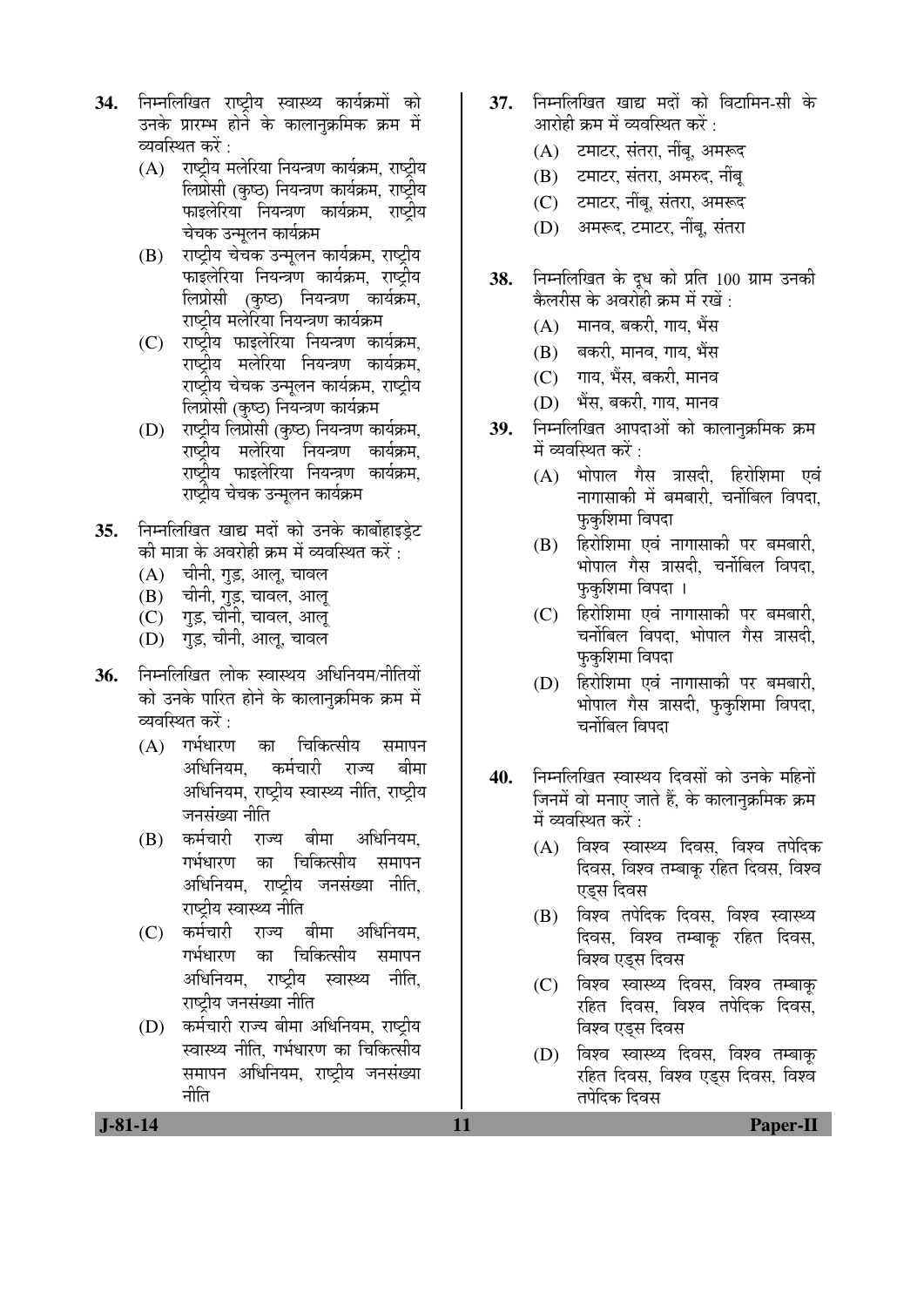Questions **41** to **50** are matching items. This consists of two lists of statements, terms or symbols and candidate has to match an item in List – I with an item in  $List - II:$ 

|     |                                 |                                          |     |             |           | b. ANOVA                                 |                         | ii.                  | Qualitative                             |               |
|-----|---------------------------------|------------------------------------------|-----|-------------|-----------|------------------------------------------|-------------------------|----------------------|-----------------------------------------|---------------|
| 41. | $List-I$                        | $List - II$                              |     |             |           |                                          |                         |                      | groups                                  | more than two |
|     | (Food Items)                    | (k. calls/100 gm)                        |     | $c_{\cdot}$ |           | Standard                                 |                         |                      | iii. Qualitative,                       |               |
|     | Milled Rice i.<br>a.<br>(Raw)   | 345                                      |     |             |           | error<br>difference<br>between           | of                      |                      | Large<br>size,<br>groups                | sample<br>Two |
|     | b. Ragi                         | ii.<br>567                               |     |             |           | two means                                |                         |                      |                                         |               |
|     | Cow milk<br>$\mathbf{c}$ .      | iii.<br>328                              |     | d.          |           | Standard<br>error                        | of                      |                      | iv. Quantitative,<br>Large              | sample        |
|     | d. Ground nut                   | 67<br>iv.                                |     |             |           | difference                               |                         |                      | size,                                   | Two           |
|     | <b>Codes:</b>                   |                                          |     |             |           | between<br>two                           |                         |                      | groups                                  |               |
|     | $\mathbf b$<br>a                | d<br>$\mathbf c$                         |     |             |           | proportions                              |                         |                      |                                         |               |
|     | iii<br>(A)<br>$\mathbf{i}$      | $\ddot{\rm n}$<br>iv                     |     |             | Codes:    |                                          |                         |                      |                                         |               |
|     |                                 |                                          |     |             |           | a                                        | $\mathbf b$             | $\mathbf C$          | d                                       |               |
|     | ii<br>(B)<br>$\mathbf{i}$       | iii<br>iv                                |     | (A)         |           | $\mathbf{i}$                             | iii                     | ii                   | iv                                      |               |
|     | iii<br>(C)<br>iv                | $\overline{\textbf{ii}}$<br>$\mathbf{i}$ |     | (B)         |           | $\mathbf{i}$<br>$\overline{\textbf{ii}}$ | $\ddot{\rm ii}$         | iv<br>iii            | iii<br>$\mathbf{i}$                     |               |
|     | (D)<br>$\mathbf{i}$<br>iv       | iii<br>ii                                |     | (C)<br>(D)  |           | $\overline{\mathbf{ii}}$                 | iv<br>$\mathbf{i}$      | iv                   | iii                                     |               |
| 42. | $List-I$                        | $List - II$                              | 44. |             |           | $List-I$                                 |                         |                      | $List - II$                             |               |
|     |                                 |                                          |     |             | (Disease) |                                          |                         | (Common              |                                         |               |
|     | (Vectors)                       | (Diseases)                               |     |             |           |                                          |                         | <b>Route/Mode of</b> |                                         |               |
|     | Anopheles<br>a.<br>Mosquito     | i.<br>Kala-Azar                          |     | a.          |           | <b>HIV/AIDS</b>                          |                         | i.                   | <b>Transmission</b> )<br>Mosquito       |               |
|     | b. Housefly                     | ii.<br>Plague                            |     |             |           |                                          |                         |                      | Borne                                   |               |
|     | Sandfly<br>c.                   | Diarrhoea<br>iii.                        |     |             |           | b. Malaria                               |                         | ii.                  | Facco-Oral<br>Route                     |               |
|     | Rat flea<br>d.                  | Malaria<br>iv.                           |     |             |           | c. Diarrhoea                             |                         |                      | iii. Droplet                            |               |
|     | Codes:                          |                                          |     |             |           | d. Tuberculosis                          |                         |                      | Infection<br>iv. Sexual                 |               |
|     |                                 |                                          |     |             |           |                                          |                         |                      | Transmission                            |               |
|     | $\mathbf b$<br>$\rm{a}$         | $\mathbf d$<br>$\mathbf{C}$              |     |             |           | <b>Codes:</b>                            |                         |                      |                                         |               |
|     | iii<br>(A)<br>iv                | $\rm ii$<br>$\mathbf{i}$                 |     |             |           | a                                        | $\mathbf b$             | $\mathbf{C}$         | d                                       |               |
|     | $\rm ii$<br>(B)<br>$\mathbf{i}$ | iii<br>iv                                |     | (A)         |           | iv                                       | $\mathbf{i}$            | $\rm ii$             | iii                                     |               |
|     | iii<br>(C)<br>iv                | $\rm ii$<br>$\mathbf{i}$                 |     | (B)         |           | $\mathbf{i}$                             | $\overline{\mathbf{u}}$ | iii                  | iv                                      |               |
|     | $\rm i$<br>iv<br>(D)            | iii<br>$\rm ii$                          |     | (C)<br>(D)  |           | $\overline{\mathbf{u}}$<br>iv            | iii<br>$\mathbf{i}$     | iv<br>iii            | $\mathbf{i}$<br>$\overline{\mathbf{u}}$ |               |
|     |                                 |                                          |     |             |           |                                          |                         |                      |                                         |               |
|     | <b>Paper-II</b>                 |                                          | 12  |             |           |                                          |                         |                      |                                         | $J-81-14$     |

**43. List – I** 

a.  $\chi^2$ 

**(Statistical Test)** 

**List – II (Type of Data)** 

i. Quantitative,

groups

more than two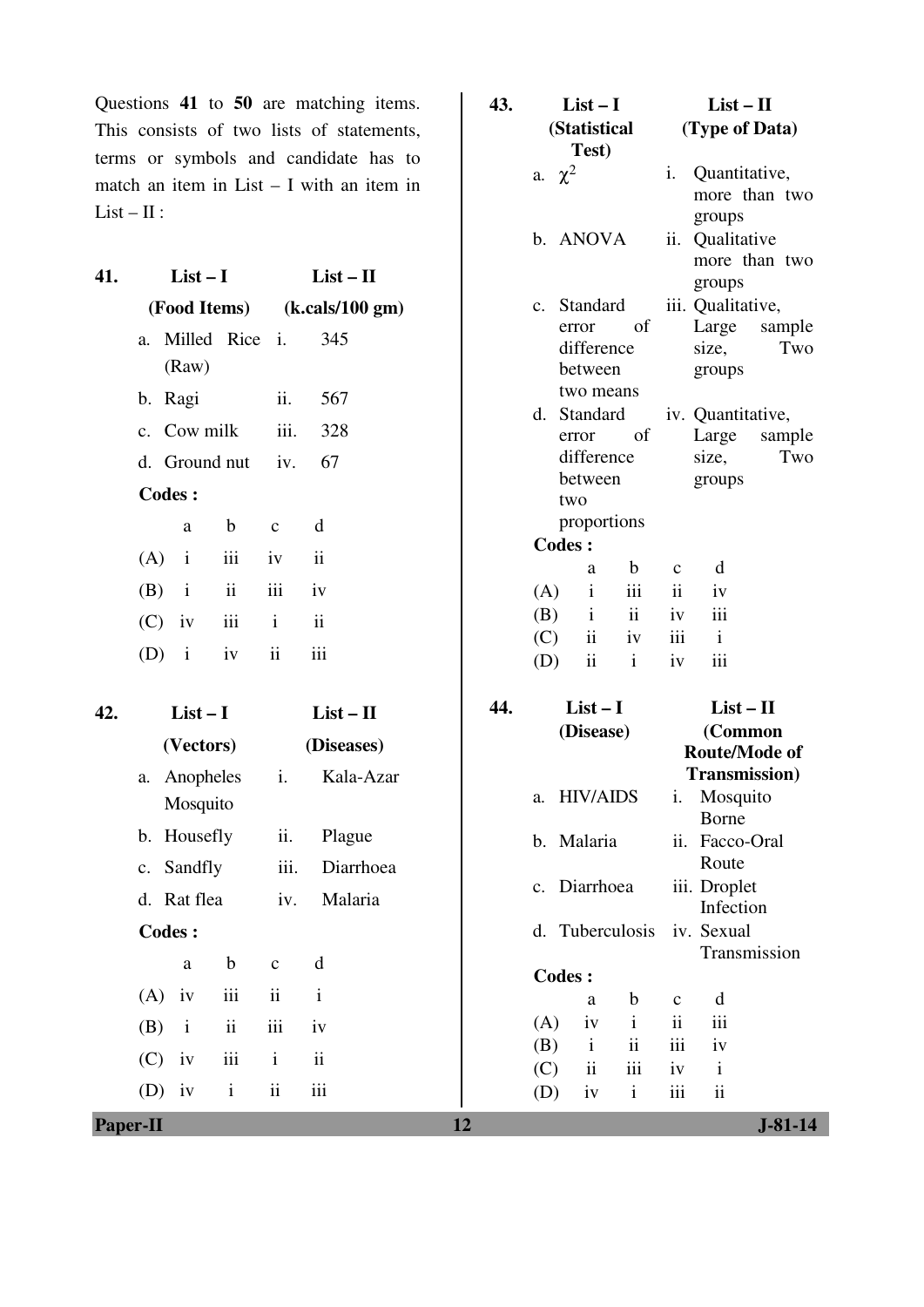प्रश्न 41 से 50 मिलान करने की मदें हैं, इसमें कथनों, शब्दों या चिह्नों की दो सूचियाँ दी गई हैं और अभ्यर्थी ÛúÖê ÃÖæ"Öß-I ´Öë ¤üß ´Ö¤ü ÛúÖê ÃÖæ"Öß-II ´Öë ¤üß ´Ö¤ü Ûêú ÃÖÖ£Ö ँ...<br>सुमेलित करना है :

| 41. |                     | सूची - I         |                | सूची - II                  |     | a.             | $\chi^2$                    |                          | $\mathbf{i}$ .           | मात्रात्मक, दो<br>समूहों से ज्यादा  |                 |
|-----|---------------------|------------------|----------------|----------------------------|-----|----------------|-----------------------------|--------------------------|--------------------------|-------------------------------------|-----------------|
|     |                     | (खाद्य मद)       |                | k.cals/100 gm              |     | $\mathbf b$ .  | अनोवा                       |                          | ii.                      | गुणात्मक, दो                        |                 |
|     | a.                  | कुटा चावल        | i.             | 345                        |     |                |                             |                          |                          | समूहों से ज्यादा                    |                 |
|     | रागी<br>b.          |                  | ii.            | 567                        |     | $\mathbf{c}$ . | दो<br>बीच अन्तर की          |                          | माध्यों के iii.          | गुणात्मक, बड़ा<br>सैंपल आकार, दो    |                 |
|     | $\mathbf{c}$ .      | गाय का दूध       | iii.           | 328                        |     |                | मानक त्रुटि                 |                          |                          | समूह                                |                 |
|     | मूंगफली<br>d.       |                  | iv. 67         |                            |     | d.             |                             |                          |                          | दो अनुपातों के iv. मात्रात्मक, बड़ा |                 |
|     | कोड :               |                  |                |                            |     |                | बीच अन्तर की<br>मानक त्रुटि |                          |                          | सैंपल आकार, दो<br>समूह              |                 |
|     | $\rm{a}$            | $\mathbf b$      | $\mathbf{C}$   | $\mathbf d$                |     | कोड :          |                             |                          |                          |                                     |                 |
|     | (A)<br>$\mathbf{i}$ | iii              | iv             | ii                         |     |                | $\rm{a}$                    | $\mathbf b$              | $\mathbf{C}$             | d                                   |                 |
|     | (B)<br>$\mathbf{i}$ | $\rm ii$         | iii            | iv                         |     | (A)            | $\mathbf{i}$                | iii                      | $\overline{\mathbf{ii}}$ | iv                                  |                 |
|     | (C)<br>iv           | iii              | $\mathbf{i}$   | $\mathbf{ii}$              |     | (B)            | $\mathbf{i}$                | $\overline{\textbf{ii}}$ | iv                       | iii                                 |                 |
|     | (D)<br>$\mathbf{i}$ | iv               | $\rm ii$       | iii                        |     | (C)            | $\overline{\textbf{ii}}$    | iv                       | iii                      | $\mathbf{i}$                        |                 |
|     |                     |                  |                |                            |     | (D)            | $\rm ii$                    | $\mathbf{i}$             | iv                       | iii                                 |                 |
| 42. |                     | सूची – I         |                | सूची – II                  |     |                |                             |                          |                          |                                     |                 |
|     |                     | (रोग वाहक)       |                | (रोग)                      | 44. |                | सूची – I                    |                          |                          | सूची - II                           |                 |
|     | a.                  | एनोफेलस मच्छर    | $\mathbf{i}$ . | काला-आज़ार                 |     |                | (रोग)                       |                          |                          | (संचारण का ढ़ंग)                    |                 |
|     | b.<br>(मक्खी)       | हाउस फ्लाइ       | ii.            | प्लेग                      |     | a.             | एच.आइ.वी./ i.<br>एड्स       |                          |                          | मच्छर जनित                          |                 |
|     | $\mathbf{c}$ .      | सैंड फ्लाइ (बालू |                | iii. अतिसार                |     | b.             | मलेरिया                     |                          | ii.                      | मल-मुख मार्ग                        |                 |
|     | मक्षिका)<br>d.      |                  |                | रैट फ्ली (मूषक iv. मलेरिया |     | $\mathbf{c}$ . | अतिसार                      |                          |                          | iii. अति सूक्ष्म<br>संक्रमण         |                 |
|     | पिस्सू)             |                  |                |                            |     | d.             | तपेदिक                      |                          |                          | iv. यौनिक प्रेषण                    |                 |
|     | कोड :               |                  |                | कोड :                      |     |                |                             |                          |                          |                                     |                 |
|     | $\rm{a}$            | $\mathbf b$      | $\mathbf{C}$   | $\mathbf d$                |     |                | $\rm{a}$                    | $\mathbf b$              | $\mathbf{C}$             | $\mathbf d$                         |                 |
|     | (A)<br>iv           | $\,$ iii         | $\rm ii$       | $\mathbf{i}$               |     | (A)            | iv                          | $\mathbf{i}$             | $\overline{\mathbf{ii}}$ | iii                                 |                 |
|     | $\rm i$<br>(B)      | $\rm ii$         | iii            | iv                         |     | (B)            | $\mathbf{i}$                | $\rm ii$                 | iii                      | iv                                  |                 |
|     | (C)<br>iv           | $\,$ iii         | $\mathbf{i}$   | $\rm ii$                   |     | (C)            | $\rm ii$                    | $\rm iii$                | iv                       | $\mathbf{i}$                        |                 |
|     | (D)<br>iv           | $\mathbf{i}$     | $\rm ii$       | iii                        |     | (D)            | iv                          | $\mathbf{i}$             | iii                      | $\mathbf{ii}$                       |                 |
|     | $J - 81 - 14$       |                  |                |                            | 13  |                |                             |                          |                          |                                     | <b>Paper-II</b> |

**43.** सूची – I

(सांख्यिकीय ्…्<br>परीक्षण)

सूची – II

(डेटा का प्रकार)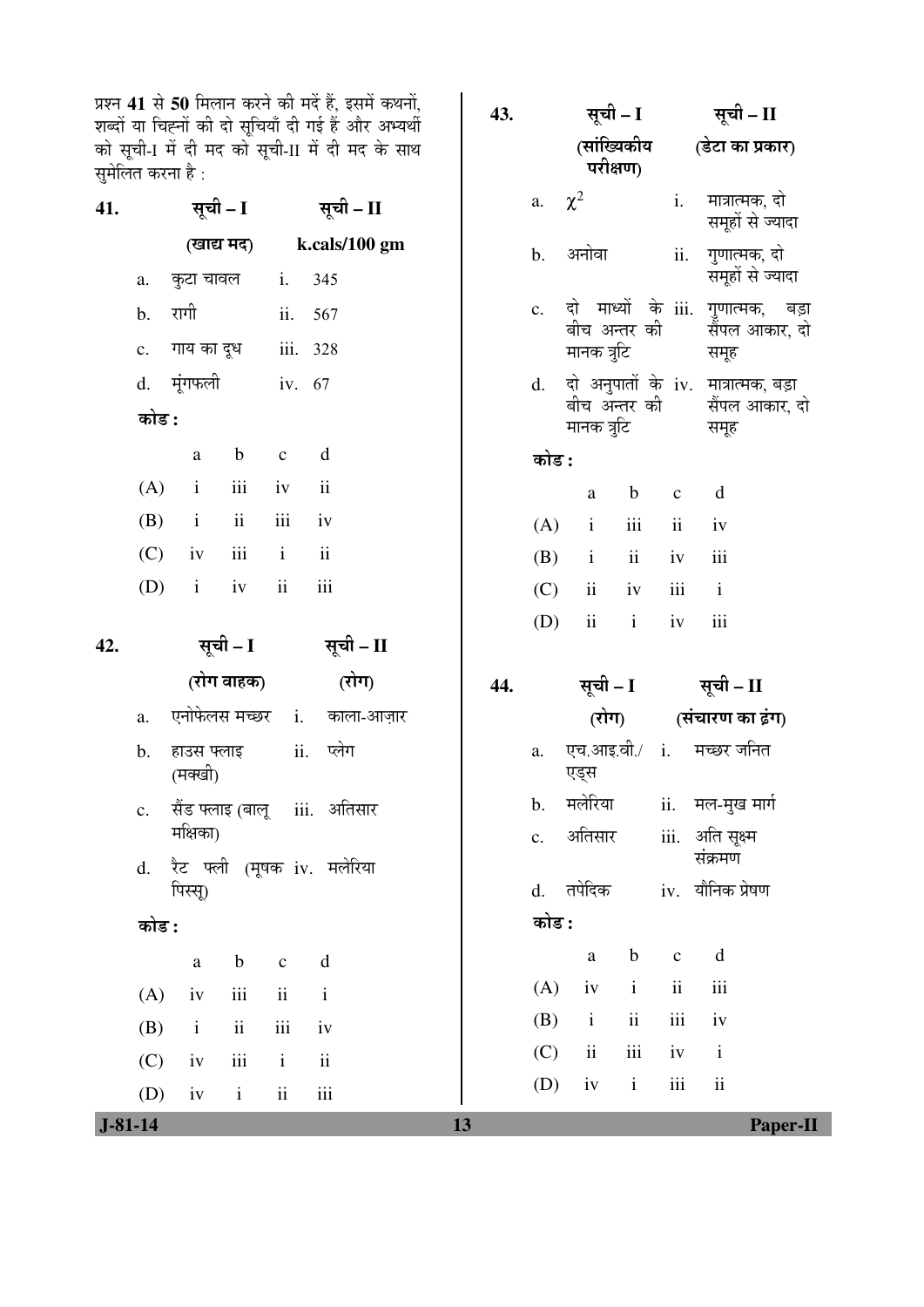| 45.                   | $List-I$             |                               | $List - II$              |                     |                          |                      | 48.         |                        | $List-I$                |              | $List - II$            |                            |                        |
|-----------------------|----------------------|-------------------------------|--------------------------|---------------------|--------------------------|----------------------|-------------|------------------------|-------------------------|--------------|------------------------|----------------------------|------------------------|
|                       | (Vitamin)            |                               | (Rich Dietary Source)    |                     |                          |                      | (Scientist) |                        |                         | (Disease)    |                        |                            |                        |
|                       |                      | a. Vit. A<br>Fish<br>i.       |                          |                     | <b>Bruce</b><br>a.       |                      |             | Malaria<br>i.          |                         |              |                        |                            |                        |
|                       | b.                   | Vit. C                        |                          | ii. Ground nut      |                          |                      |             | Ross<br>$\mathbf b$ .  |                         |              | ii.                    | Cattle fever               |                        |
|                       |                      | c. Vit. D                     |                          | iii. Carrot         |                          |                      |             | c.                     | Reed                    |              |                        |                            | iii. Sleeping sickness |
|                       |                      | d. Vit. $B_1$                 |                          | iv. Amla            |                          |                      |             | d.                     | Smith                   |              |                        | iv. Yellow fever           |                        |
|                       | <b>Codes:</b>        |                               |                          |                     |                          |                      |             |                        | <b>Codes:</b>           |              |                        |                            |                        |
|                       |                      | a                             | b                        | $\mathbf{C}$        | d                        |                      |             |                        | a                       | $\mathbf b$  | $\mathbf C$            | d                          |                        |
|                       | (A)                  | $\overline{111}$              | $\ddot{\rm ii}$          | $\mathbf{i}$        | iv                       |                      |             | (A)                    | ii                      | iii          | iv                     | $\mathbf{i}$               |                        |
|                       | (B)                  | iii                           | iv                       | $\mathbf{i}$        | $\mathbf{ii}$            |                      |             | (B)                    | $\overline{\mathbf{u}}$ | $\mathbf{i}$ | iii                    | iv                         |                        |
|                       | (C)                  | iii                           | ii                       | iv                  | $\mathbf{i}$             |                      |             | (C)                    | iv                      | $\mathbf{i}$ | ii                     | iii                        |                        |
|                       | (D)                  | $\mathbf{i}$                  | $\mathbf{ii}$            | iii                 | iv                       |                      |             | (D)                    | iii                     | $\mathbf{i}$ | iv                     | $\mathbf{ii}$              |                        |
| 46.                   |                      | $List-I$                      |                          |                     |                          | $List-II$            | 49.         |                        | $List-I$                |              |                        | $List - II$                |                        |
|                       |                      | (Deficiency                   |                          |                     |                          | (Nutrient)           |             |                        | (Scientist)             |              |                        | (Related facts)            |                        |
|                       |                      | Disease)                      |                          |                     |                          |                      |             | a.                     | Fracastorius            |              | i.                     | English                    |                        |
|                       | a.                   | Phrenoderma                   |                          |                     | $\mathbf{i}$ .           | Thiamine             |             |                        |                         |              |                        | Hippocralis                |                        |
|                       |                      | b. Pellagra                   |                          |                     |                          | ii. Riboflavin       |             | $\mathbf b$ .          | John Grant              |              |                        | ii. Anthrax                |                        |
|                       | $c_{\cdot}$          | Wernick's                     |                          |                     |                          | iii. Essential fatty |             | $C_{\bullet}$          |                         |              |                        | Robert Koch iii. Contagion |                        |
|                       |                      | Encephalopathy                |                          |                     |                          | acids                |             |                        |                         |              |                        | Theory                     |                        |
|                       |                      | d. Angular                    |                          |                     |                          | iv. Niacin           |             | d.                     | <b>Thomas</b>           |              |                        |                            | iv. Study of Bills of  |
|                       |                      | stomatitis                    |                          |                     |                          |                      |             |                        | Sydenham                |              | Morfality              |                            |                        |
|                       | <b>Codes:</b>        |                               |                          |                     |                          |                      |             |                        | <b>Codes:</b>           |              |                        |                            |                        |
|                       |                      | a                             | $\mathbf b$              | $\mathbf c$         | d                        |                      |             |                        | a                       | $\mathbf b$  | $\mathbf C$            | d                          |                        |
|                       | (A)                  | iii                           | iv                       | $\mathbf{i}$        | $\ddot{\rm ii}$          |                      |             | (A)                    | ii                      | iii          | iv                     | $\mathbf{i}$               |                        |
|                       | (B)                  | $\mathbf{ii}$                 | iii                      | $\mathbf{i}$        | iv                       |                      |             | (B)                    | iii                     | iv           | ii                     | $\mathbf{i}$               |                        |
|                       | (C)                  | $\mathbf{i}$                  | $\rm ii$                 | iii                 | iv                       |                      |             | (C)                    | iv                      | $\mathbf{i}$ | iii                    | $\mathbf{ii}$              |                        |
|                       | (D)                  | iii                           | $\mathbf{i}$             | $\ddot{\mathbf{i}}$ | iv                       |                      |             | (D)                    | $\mathbf{i}$            | iv           | $\mathbf{ii}$          | iii                        |                        |
| 47.                   |                      |                               | $List-I$                 |                     |                          | $List - II$          | 50.         | $List-I$<br>(Causative |                         |              | $List-II$<br>(Disease) |                            |                        |
|                       |                      | (Legislation)                 |                          |                     |                          | (Year)               |             |                        |                         |              |                        |                            |                        |
|                       | a.                   | <b>Indian Factories Act</b>   |                          |                     |                          | i.<br>1948           |             |                        | Agent)                  |              |                        |                            |                        |
|                       |                      | b. Model Public Health<br>Act |                          |                     |                          | 1969<br>ii.          |             | a.                     | L. Donovani             |              | i.                     | Epidemic<br><b>Typhus</b>  |                        |
|                       |                      | c. Workmen                    |                          |                     |                          | iii. 1923            |             | b.                     | H. Ducreyi              |              | ii.                    | Visceral                   |                        |
|                       |                      | <b>Compensation Act</b>       |                          |                     |                          |                      |             |                        |                         |              |                        |                            | Leishmaniasis          |
|                       |                      | d. The Central Births         |                          |                     |                          | iv. 1955             |             | $C_{\bullet}$          | R. Prowazekii           |              |                        |                            | iii. Donovanosis       |
|                       | and Registration Act |                               |                          |                     |                          | d.                   | T. Carateum |                        |                         | iv. Pinta    |                        |                            |                        |
|                       | <b>Codes:</b>        |                               |                          |                     |                          |                      |             |                        | <b>Codes:</b>           |              |                        |                            |                        |
|                       |                      | a                             | $\mathbf b$              | $\mathbf C$         | d                        |                      |             |                        | a                       | b            | C                      | d                          |                        |
|                       | (A)                  | $\mathbf{ii}$                 | iii                      | iv                  | $\mathbf{i}$             |                      |             | (A)                    | iii                     | ii           | iv                     | $\mathbf{i}$               |                        |
|                       | (B)                  | $\mathbf{i}$                  | ii                       | iv                  | iii                      |                      |             | (B)                    | ii                      | iii          | $\mathbf{i}$           | iv                         |                        |
|                       | (C)                  | $\mathbf{i}$                  | iv                       | iii                 | $\overline{\mathbf{ii}}$ |                      |             | (C)                    | $\mathbf{ii}$           | $\mathbf{i}$ | iv                     | iii                        |                        |
|                       | (D)                  | $\mathbf{i}$                  | $\overline{\mathbf{ii}}$ | iii                 | iv                       |                      |             | (D)                    | ii                      | iv           | $\mathbf{i}$           | iii                        |                        |
|                       |                      |                               |                          |                     |                          |                      |             |                        |                         |              |                        |                            |                        |
| 14<br><b>Paper-II</b> |                      |                               |                          |                     |                          |                      |             |                        |                         |              |                        |                            | $J - 81 - 14$          |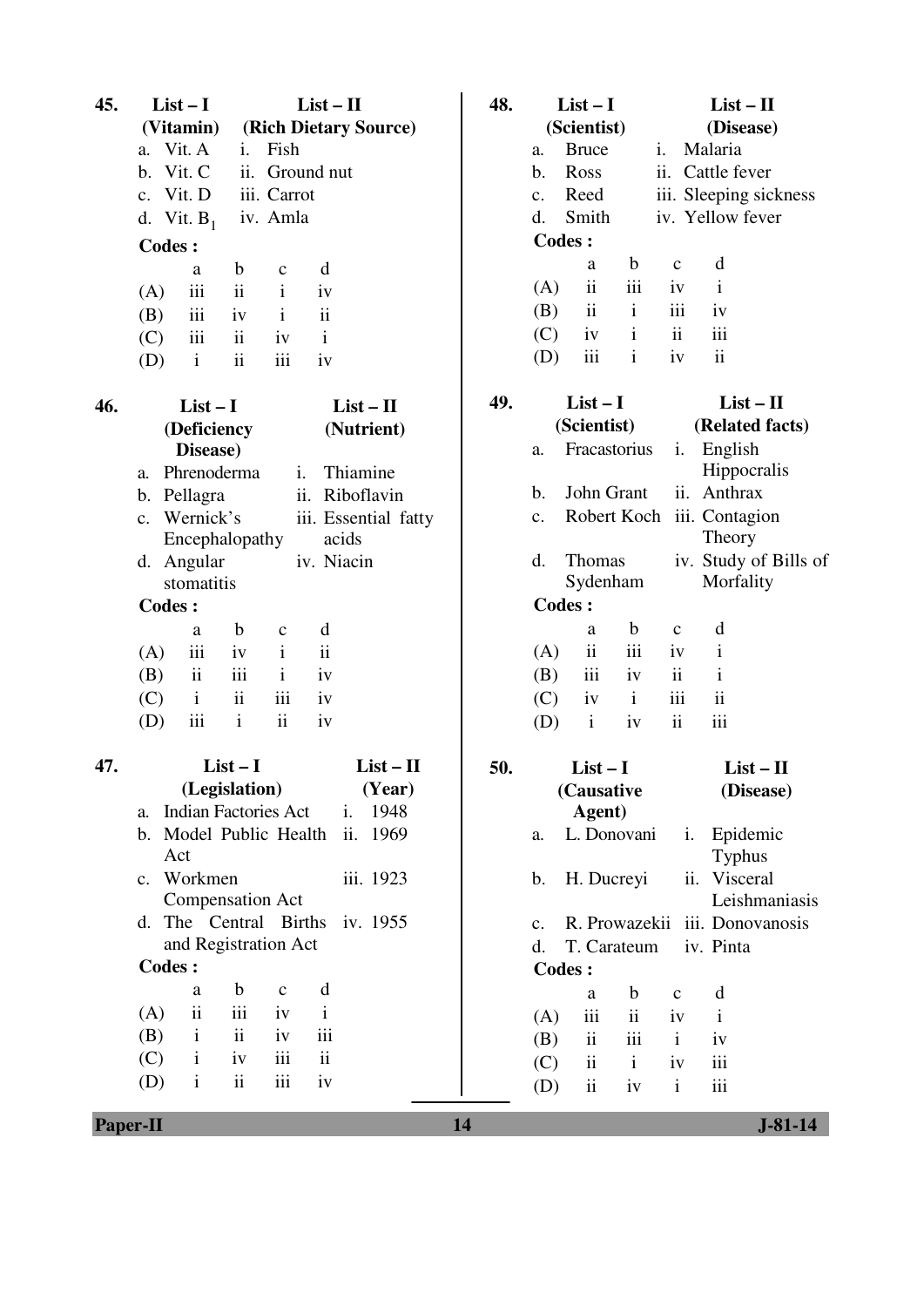| 45.       |                                                        | सूची – I<br>सूची – II    |                      | 48. | सूची – I       |                                                |                         |                    | सूची – II                                          |  |
|-----------|--------------------------------------------------------|--------------------------|----------------------|-----|----------------|------------------------------------------------|-------------------------|--------------------|----------------------------------------------------|--|
|           | (विटामिन)                                              |                          | (समृद्ध              |     | (वैज्ञानिक)    |                                                |                         | (रोग)              |                                                    |  |
|           |                                                        |                          | आहाररीय स्रोत)       |     | a.             | ब्रूस                                          | $\mathbf{i}$ .          |                    | मलेरिया                                            |  |
|           | विटामिन-ए<br>a.<br>विटामिन-सी                          | i.                       | मछली                 |     | b.             | रॉस                                            |                         | ii.                | पशु ज्वर                                           |  |
|           | $\mathbf b$ .<br>विटामिन-डी                            | iii. गाजर                | ii. मूंगफली          |     | c.             | रीड                                            |                         |                    | iii. निद्रालु व्याधि                               |  |
|           | $\mathbf{c}$ .<br>d. विटामिन-बी <sub>1</sub> iv. आंवला |                          |                      |     | d.             | स्मिथ                                          |                         |                    | iv. पीत ज्वर                                       |  |
|           | कोड :                                                  |                          |                      |     | कोड :          |                                                |                         |                    |                                                    |  |
|           | $\mathbf b$<br>a                                       | $\mathbf{C}$             | d                    |     |                | a                                              | $\mathbf b$             | $\mathbf{C}$       | d                                                  |  |
|           | $\overline{\text{iii}}$<br>(A)                         | $ii$ $i$                 | iv                   |     | (A)            | ii                                             | iii                     | iv                 | $\mathbf{i}$                                       |  |
|           | iii<br>(B)                                             | $iv$ $i$                 | $\ddot{\mathbf{i}}$  |     | (B)            | ii                                             | $\mathbf{i}$            | iii                | iv                                                 |  |
|           | $\overline{\text{iii}}$<br>ii<br>(C)                   | iv                       | $\mathbf{i}$         |     | (C)            |                                                | $iv$ $i$                | ii                 | iii                                                |  |
|           | $\ddot{\mathbf{i}}$<br>$\mathbf{i}$<br>(D)             | $\rm iii$                | iv                   |     | (D)            | iii                                            | $\mathbf{i}$            | iv                 | $\overline{\textbf{ii}}$                           |  |
| 46.       | सूची – I                                               |                          | सूची – II            | 49. |                |                                                |                         |                    | सूची – II                                          |  |
|           | (अल्पता रोग)                                           |                          | (पोषक तत्त्व)        |     |                |                                                |                         |                    | सूची – I सूची – II<br>(वैज्ञानिक) (सम्बन्धित तथ्य) |  |
|           | फ्रेनोडर्मा<br>a.                                      | $i$ .                    | थाइमीन               |     | a.             | फ्रेकासटोरियस                                  |                         |                    | i. इंगलिश                                          |  |
|           | पेलाग्रा<br>$\mathbf b$ .                              | ii.                      | रिबोफ्लेविन          |     |                |                                                |                         |                    | हिप्पोक्रेलिस                                      |  |
|           | वर्निक का<br>$\mathbf{c}$ .                            |                          | iii. अनिवार्य वसादार |     | b.             | जॉन ग्रांट                                     |                         | ii.                | एंथ्राक्स                                          |  |
|           | एनसेफ्रैलोपैथी                                         |                          | अम्ल                 |     | c.             | रॉबर्ट कोक                                     |                         |                    | iii. संक्रमण सिद्धान्त                             |  |
|           | एंगुलर<br>d.                                           |                          | iv. नियासीन          |     | d.             |                                                |                         |                    | थॉमस सिडनहैम iv. मृत्यु विधेयक का                  |  |
|           | स्टोमाटाइटिस                                           |                          |                      |     |                |                                                |                         |                    | अध्ययन                                             |  |
|           | कोड :                                                  |                          |                      |     | कोड :          |                                                |                         |                    |                                                    |  |
|           | $\mathbf b$<br>a                                       | $\mathbf{C}$             | $\mathbf d$          |     |                | a                                              | $\mathbf b$             | $\mathbf{C}$       | d                                                  |  |
|           | $\,$ iii<br>(A)<br>$\overline{\text{iii}}$<br>ii       | $iv$ $i$<br>$\mathbf{i}$ | $\rm ii$<br>iv       |     | (A)            | $\ddot{\rm ii}$                                | $\overline{\text{iii}}$ | iv                 | $\mathbf i$                                        |  |
|           | (B)<br>$\overline{\mathbf{i}}$<br>$\mathbf{i}$<br>(C)  | $\overline{\text{iii}}$  | iv                   |     | (B)            | $\rm iii$                                      | iv                      | ii                 | $\mathbf{i}$                                       |  |
|           | $\rm iii$<br>$\mathbf{i}$<br>(D)                       | $\rm ii$                 | iv                   |     | (C)            | iv                                             | $\mathbf{i}$            | iii                | $\mathbf{ii}$                                      |  |
|           |                                                        |                          |                      |     | (D)            | $\mathbf{i}$                                   | iv                      | $\rm ii$           | iii                                                |  |
| 47.       |                                                        | सूची – I                 | सूची – II            | 50. |                |                                                |                         |                    | सूची – II                                          |  |
|           |                                                        | (अधिनियम)                | (वर्ष)               |     |                | सूची – I<br>(रोग उत्पन्न                       |                         |                    | (रोग)                                              |  |
|           | भारतीय कारखाना<br>a.                                   |                          | i.<br>1948           |     |                | करने वाले                                      |                         |                    |                                                    |  |
|           | अधिनियम<br>मॉडल लोक स्वास्थ्य                          |                          |                      |     |                | जीवाण्)                                        |                         |                    |                                                    |  |
|           | b.<br>अधिनियम                                          |                          | ii.<br>1969          |     | a.             | एल. डोनोवानी                                   |                         | $\mathbf{i}$ .     | महामारी टाइफस                                      |  |
|           | कर्मकार मुआवज़ा<br>c.                                  |                          | iii. 1923            |     | b.             | एच. ड्यूकेई                                    |                         | ii.                | विसरल लीश-                                         |  |
|           | अधिनियम                                                |                          |                      |     |                |                                                |                         |                    | मेनिआसिस                                           |  |
|           | केन्द्रीय जन्म एवं मृत्यु<br>d.                        |                          | iv. 1955             |     | $\mathbf{c}$ . | आर. प्रोवाज़ेकी                                |                         |                    | iii. डोनोवनोसिस                                    |  |
|           | पंजीकरण अधिनियम                                        |                          |                      |     | d.             | टी. केराटियम                                   |                         |                    | iv. पिंटा                                          |  |
|           | कोड :                                                  |                          |                      |     | कोड :          |                                                |                         |                    |                                                    |  |
|           | $\mathbf b$<br>a                                       | $\mathbf{C}$             | d                    |     |                | a                                              | $\mathbf b$             | $\mathbf{C}$       | d                                                  |  |
|           | $\ddot{\rm{11}}$<br>$\rm iii$<br>(A)<br>ii             | iv                       | $\mathbf{i}$<br>iii  |     | (A)            | iii                                            | ii                      | iv                 | $\mathbf{i}$                                       |  |
|           | $\mathbf{i}$<br>(B)<br>$\mathbf{i}$<br>iv<br>(C)       | iv<br>iii                | ii                   |     | (B)            | $\overline{\mathbf{u}}$<br>$\ddot{\mathbf{i}}$ | iii<br>$\mathbf{i}$     | $\mathbf{i}$       | iv<br>iii                                          |  |
|           | ii<br>$\mathbf{i}$<br>(D)                              | $\rm iii$                | iv                   |     | (C)            | ii                                             |                         | iv<br>$\mathbf{i}$ | iii                                                |  |
|           |                                                        |                          |                      |     | (D)            |                                                | iv                      |                    |                                                    |  |
| $J-81-14$ |                                                        |                          |                      | 15  |                |                                                |                         |                    | <b>Paper-II</b>                                    |  |